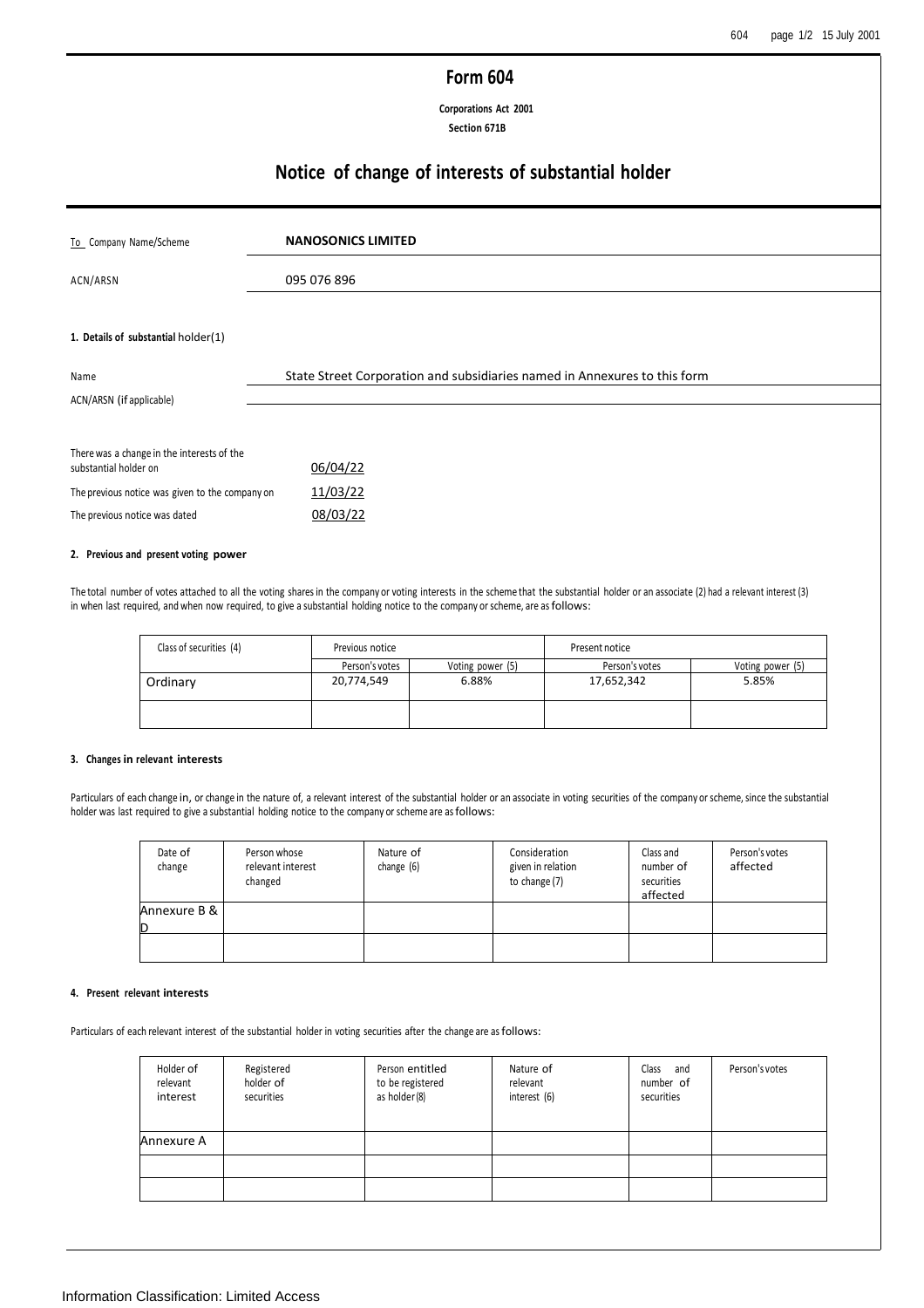### **5. Changes in association**

The persons who have become associates (2) of, ceased to be associates of, or have changed the nature of their association (9) with, the substantial holder in relation to voting interests in the company or scheme are as follows:

| Name and ACN/ARSN (if applicable) | Nature of association |
|-----------------------------------|-----------------------|
|                                   |                       |
|                                   |                       |
|                                   |                       |

### **6. Addresses**

The addresses of persons named in this form are as follows:

| Name       | Address |
|------------|---------|
| Annexure C |         |
|            |         |

### **Signature**

| print name | <b>Elizabeth Schaefer</b>                                                                | capacity | <b>Authorised signatory</b> |
|------------|------------------------------------------------------------------------------------------|----------|-----------------------------|
| sign here  | Digitally signed by<br><b>Elizabeth Schaefer</b><br>Date: 2022.04.07<br>19:18:58 -04'00' | date     | 08/04/2022                  |

#### **DIRECTIONS**

- (1) If there are a number of substantial holders with similar or related relevant interests (eg. a corporation and its related corporations, or the manager and trustee of an equity trust), the names could be included in an annexure to the form. If the relevant interests of a group of persons are essentially similar, they may be referred to throughout the form as a specifically named group if the membership of each group, with the names and addresses of members is clearly set out in paragraph 6 of the form.
- (2) See the definition of "associate" in section 9 of the Corporations Act 2001.
- (3) See the definition of "relevant interest" in sections 608 and 671B(7) of the Corporations Act 2001. (4)

The voting shares of a company constitute one class unless divided into separate classes.

- (5) The person's votes divided by the total votes in the body corporate or scheme multiplied by 100.
- (6) Include details of:
	- (a) Any relevant agreement or other circumstances because of which the change in relevant interest occurred. If subsection 671B(4) applies, a copy of any document setting out the terms of any relevant agreement, and a statement by the person giving full and accurate details of any contract, scheme or arrangement, must accompany this form, together with a written statement certifying this contract, scheme or arrangement; and
	- (b) Any qualification of the power of a person to exercise, control the exercise of, or influence the exercise of, the voting powers or disposal of the securities to which the relevant interest relates (indicating clearly the particular securities to which the qualification applies).

See the definition of "relevant agreement" in section 9 of the Corporations Act 2001.

- (7) Details of the consideration must include any and all benefits, money and other, that any person from whom a relevant interest was acquired has, or may, become entitled to receive in relation to that acquisition. Details must be included even if the benefit is conditional on the happening or not of a contingency. Details must be included of any benefit paid on behalf of the substantial holder or its associate in relation to the acquisitions, even if they are not paid directly to the person from whom the relevant interest was acquired.
- (8) If the substantial holder is unable to determine the identity of the person (eg. if the relevant interest arises because of an option) write "unknown". (9)

Give details, if appropriate, of the present association and any change in that association since the last substantial holding notice.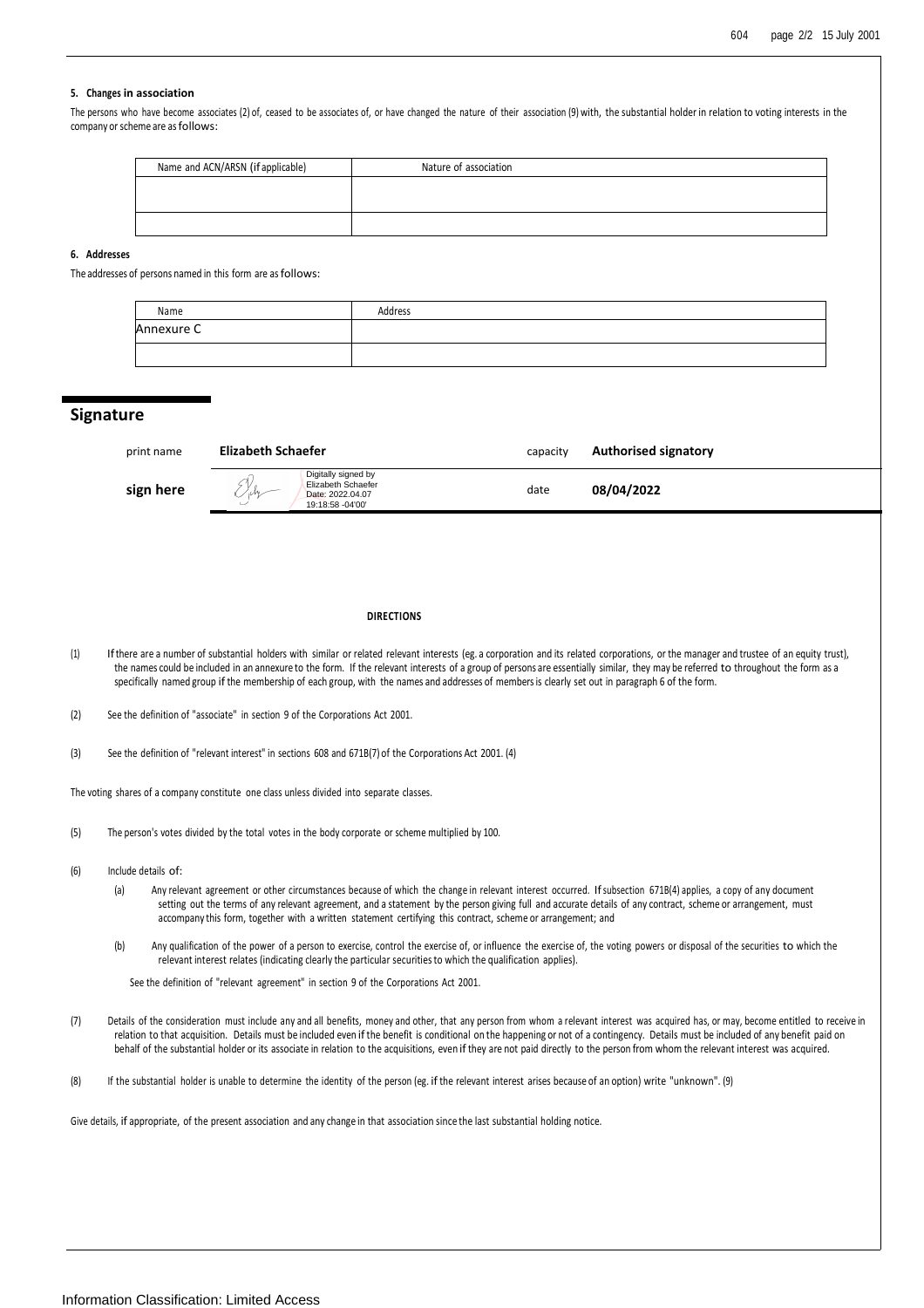| Digitally signed<br>by Elizabeth                 |               |
|--------------------------------------------------|---------------|
| Schaefer<br>Date: 2022.04.07<br>19:19:13 -04'00' | 08 April 2022 |
|                                                  |               |

| Digitally signed<br>by Elizabeth<br>Schaefer                                                      |                                                                                                                                                                                                                                                                                 |                                                               |                                                        |                                       |           |                |
|---------------------------------------------------------------------------------------------------|---------------------------------------------------------------------------------------------------------------------------------------------------------------------------------------------------------------------------------------------------------------------------------|---------------------------------------------------------------|--------------------------------------------------------|---------------------------------------|-----------|----------------|
| Date: 2022.04.07<br>19:19:13 -04'00'<br>08 April 2022                                             |                                                                                                                                                                                                                                                                                 |                                                               |                                                        |                                       |           |                |
| <b>Elizabeth Schaefer</b><br><b>Authorised Signatory</b>                                          |                                                                                                                                                                                                                                                                                 |                                                               |                                                        |                                       |           |                |
| 4. Present relevant interests<br>Holder of relevant interest                                      | <b>Nature of Relevant Interest</b>                                                                                                                                                                                                                                              | <b>Registered Holder of securities</b>                        | Person Entitled to be registered as holder             | <b>Class and number of Securities</b> |           | Person's votes |
| STATE STREET GLOBAL ADVISORS TRUST COMPANY                                                        | Power to control the exercise of a right to vote<br>attached to securities and/or the power to dispose of<br>securities as investment manager or trustee                                                                                                                        | Northern Trust Company                                        | n/a                                                    | Ordinary                              | 31,782    | 31,782         |
| STATE STREET GLOBAL ADVISORS TRUST COMPANY                                                        | Power to control the exercise of a right to vote<br>attached to securities and/or the power to dispose of<br>securities as investment manager or trustee                                                                                                                        | State Street Bank and Trust Co                                | n/a                                                    | Ordinary                              | 1,439,955 | 1,439,955      |
| STATE STREET GLOBAL ADVISORS TRUST COMPANY                                                        | Power to control the exercise of a right to vote<br>attached to securities and/or the power to dispose of<br>securities as investment manager or trustee                                                                                                                        | JPMorgan AG                                                   | n/a                                                    | Ordinary                              | 26,636    | 26,636         |
| STATE STREET GLOBAL ADVISORS TRUST COMPANY                                                        | Power to control the exercise of a right to vote<br>attached to securities and/or the power to dispose of<br>securities as investment manager or trustee                                                                                                                        | The Bank of New York Mellon                                   | n/a                                                    | Ordinary                              | 104,198   | 104,198        |
| SSGA FUNDS MANAGEMENT, INC.                                                                       | Power to control the exercise of a right to vote<br>attached to securities and/or the power to dispose of<br>securities as investment manager or trustee                                                                                                                        | State Street Bank and Trust Co                                | n/a                                                    | Ordinary                              | 205,120   | 205,120        |
| STATE STREET GLOBAL ADVISORS EUROPE LIMITED                                                       | Power to control the exercise of a right to vote<br>attached to securities and/or the power to dispose of<br>securities as investment manager or trustee                                                                                                                        | Bank of New York Mellon                                       | n/a                                                    | Ordinary                              | 19,196    | 19,196         |
| STATE STREET GLOBAL ADVISORS EUROPE LIMITED                                                       | Power to control the exercise of a right to vote<br>attached to securities and/or the power to dispose of<br>securities as investment manager or trustee                                                                                                                        | State Street Bank and Trust Co                                | n/a                                                    | Ordinary                              | 44,020    | 44,020         |
| STATE STREET GLOBAL ADVISORS LIMITED                                                              | Power to control the exercise of a right to vote<br>attached to securities and/or the power to dispose of<br>securities as investment manager or trustee                                                                                                                        | Northern Trust Company                                        | n/a                                                    | Ordinary                              | 4,158     | 4,158          |
| STATE STREET GLOBAL ADVISORS LIMITED                                                              | Power to control the exercise of a right to vote<br>attached to securities and/or the power to dispose of<br>securities as investment manager or trustee                                                                                                                        | JPMorgan AG                                                   | n/a                                                    | Ordinary                              | 23,612    | 23,612         |
| STATE STREET GLOBAL ADVISORS LIMITED                                                              | Power to control the exercise of a right to vote<br>attached to securities and/or the power to dispose of<br>securities as investment manager or trustee                                                                                                                        | The Bank of New York Mellon                                   | n/a                                                    | Ordinary                              | 109,186   | 109,186        |
| STATE STREET GLOBAL ADVISORS, AUSTRALIA, LIMITED Power to control the exercise of a right to vote | attached to securities and/or the power to dispose of<br>securities as investment manager or trustee                                                                                                                                                                            | Northern Trust Company                                        | n/a                                                    | Ordinary                              | 2,053,016 | 2,053,016      |
| STATE STREET GLOBAL ADVISORS, AUSTRALIA, LIMITED Power to control the exercise of a right to vote | attached to securities and/or the power to dispose of<br>securities as investment manager or trustee                                                                                                                                                                            | State Street Bank and Trust Co                                | n/a                                                    | Ordinary                              | 2,808,218 | 2,808,218      |
| STATE STREET GLOBAL ADVISORS, AUSTRALIA, LIMITED Power to control the exercise of a right to vote | attached to securities and/or the power to dispose of<br>securities as investment manager or trustee                                                                                                                                                                            | <b>PMorgan AG</b>                                             | n/a                                                    | Ordinary                              | 581,273   | 581,273        |
| STATE STREET GLOBAL ADVISORS, AUSTRALIA, LIMITED                                                  | Power to control the exercise of a right to vote<br>attached to securities and/or the power to dispose of<br>securities as investment manager or trustee                                                                                                                        | <b>BNP Paribas</b>                                            | n/a                                                    | Ordinary                              | 6,188     | 6,188          |
| STATE STREET GLOBAL ADVISORS, AUSTRALIA, LIMITED Power to control the exercise of a right to vote | attached to securities and/or the power to dispose of<br>ecurities as investment manager or trustee                                                                                                                                                                             | Citibank NA                                                   | n/a                                                    | Ordinary                              | 102,771   | 102,771        |
| STATE STREET BANK AND TRUST COMPANY                                                               | For borrowed and on-lent securities:<br>Relevant interest under section 608(1) being the<br>right, as lender, to recall shares under a securities                                                                                                                               | Unknown                                                       | STATE STREET BANK AND TRUST COMPANY                    | Ordinary                              | 24,626    | 24,626         |
| STATE STREET BANK AND TRUST COMPANY                                                               | oan<br>For Lent securities:                                                                                                                                                                                                                                                     | AWARE SUPER PTY LTD AS TRUSTEE OF THE                         | AWARE SUPER PTY LTD AS TRUSTEE OF THE                  | Ordinary                              | 8,465,644 | 8,465,644      |
|                                                                                                   | Relevant interest under section 608(8A) being the<br>holder of securities subject to an obligation to return<br>under a securities lending agreement. State Street<br>Bank and Trust Company has lent the securities and<br>retains a relevant interest                         | AWARE SUPER                                                   | <b>AWARE SUPER</b>                                     |                                       |           |                |
| STATE STREET BANK AND TRUST COMPANY                                                               | For Lent securities:<br>Relevant interest under section 608(8A) being the<br>holder of securities subject to an obligation to return<br>under a securities lending agreement. State Street<br>Bank and Trust Company has lent the securities and<br>retains a relevant interest | LOS ANGELES COUNTY EMPLOYEES RETIREMENT<br><b>ASSOCIATION</b> | LOS ANGELES COUNTY EMPLOYEES<br>RETIREMENT ASSOCIATION | Ordinary                              | 47,952    | 47,952         |
| STATE STREET BANK AND TRUST COMPANY                                                               | For Lent securities:<br>Relevant interest under section 608(8A) being the<br>holder of securities subject to an obligation to return<br>under a securities lending agreement. State Street<br>Bank and Trust Company has lent the securities and<br>etains a relevant interest  | NGS SUPER PTY LIMITED AS TRUSTEE OF NGS<br>SUPER              | NGS SUPER PTY LIMITED AS TRUSTEE OF NGS<br>SUPER       | Ordinary                              | 507,374   | 507,374        |
| STATE STREET BANK AND TRUST COMPANY                                                               | For Lent securities:                                                                                                                                                                                                                                                            | THE REGENTS OF THE UNIVERSITY OF CALIFORNIA                   | THE REGENTS OF THE UNIVERSITY OF<br>CALIFORNIA         | Ordinary                              | 157,529   | 157,529        |
|                                                                                                   | Relevant interest under section 608(8A) being the<br>holder of securities subject to an obligation to return<br>under a securities lending agreement. State Street<br>Bank and Trust Company has lent the securities and<br>retains a relevant interest                         |                                                               |                                                        |                                       |           |                |
| STATE STREET BANK AND TRUST COMPANY                                                               | For Lent securities:                                                                                                                                                                                                                                                            | CALSTRS                                                       | CALSTRS                                                | Ordinary                              | 265,074   | 265,074        |
|                                                                                                   | Relevant interest under section 608(8A) being the<br>holder of securities subject to an obligation to return<br>under a securities lending agreement. State Street<br>Bank and Trust Company has lent the securities and<br>retains a relevant interest                         |                                                               |                                                        |                                       |           |                |
| STATE STREET BANK AND TRUST COMPANY                                                               | For Lent securities:<br>Relevant interest under section 608(8A) being the<br>holder of securities subject to an obligation to return<br>under a securities lending agreement. State Street<br>Bank and Trust Company has lent the securities and<br>etains a relevant interest  | DIMENSIONAL FUND ADVISORS                                     | DIMENSIONAL FUND ADVISORS                              | Ordinary                              | 88,625    | 88,625         |
| Information Classification: Limited Access                                                        |                                                                                                                                                                                                                                                                                 |                                                               |                                                        |                                       |           |                |

**Annexure A**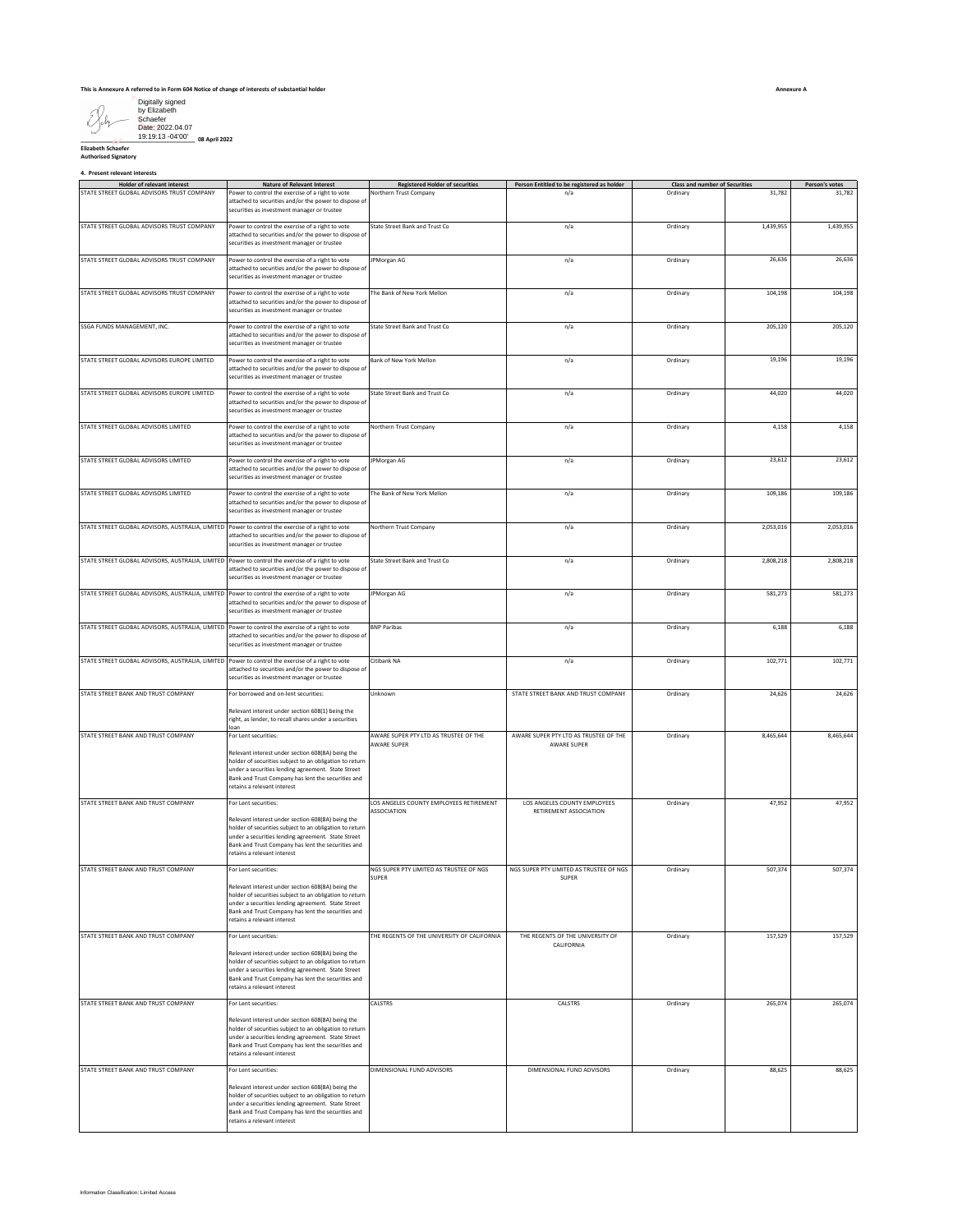| STATE STREET BANK AND TRUST COMPANY | For Lent securities:                                    | KAISER PERMANENTE GROUP TRUST                                      | KAISER PERMANENTE GROUP TRUST                                      | Ordinary | 40      | 40      |
|-------------------------------------|---------------------------------------------------------|--------------------------------------------------------------------|--------------------------------------------------------------------|----------|---------|---------|
|                                     |                                                         |                                                                    |                                                                    |          |         |         |
|                                     | Relevant interest under section 608(8A) being the       |                                                                    |                                                                    |          |         |         |
|                                     | holder of securities subject to an obligation to return |                                                                    |                                                                    |          |         |         |
|                                     | under a securities lending agreement. State Street      |                                                                    |                                                                    |          |         |         |
|                                     | Bank and Trust Company has lent the securities and      |                                                                    |                                                                    |          |         |         |
|                                     | retains a relevant interest                             |                                                                    |                                                                    |          |         |         |
| STATE STREET BANK AND TRUST COMPANY | For Lent securities:                                    | MERCER GLOBAL INVESTMENTS MANAGEMENT<br>LIMITED - MERCER UCITS CCF | MERCER GLOBAL INVESTMENTS<br>MANAGEMENT LIMITED - MERCER UCITS CCF | Ordinary | 52,247  | 52,247  |
|                                     | Relevant interest under section 608(8A) being the       |                                                                    |                                                                    |          |         |         |
|                                     | holder of securities subject to an obligation to return |                                                                    |                                                                    |          |         |         |
|                                     | under a securities lending agreement. State Street      |                                                                    |                                                                    |          |         |         |
|                                     | Bank and Trust Company has lent the securities and      |                                                                    |                                                                    |          |         |         |
|                                     | retains a relevant interest                             |                                                                    |                                                                    |          |         |         |
| STATE STREET BANK AND TRUST COMPANY | For Lent securities:                                    | SSGA                                                               | SSGA                                                               | Ordinary | 129,666 | 129,666 |
|                                     | Relevant interest under section 608(8A) being the       |                                                                    |                                                                    |          |         |         |
|                                     | holder of securities subject to an obligation to return |                                                                    |                                                                    |          |         |         |
|                                     | under a securities lending agreement. State Street      |                                                                    |                                                                    |          |         |         |
|                                     | Bank and Trust Company has lent the securities and      |                                                                    |                                                                    |          |         |         |
|                                     | retains a relevant interest                             |                                                                    |                                                                    |          |         |         |
|                                     |                                                         |                                                                    |                                                                    |          |         |         |
| STATE STREET BANK AND TRUST COMPANY | For Lent securities:                                    | SSGA SPDR INDEX SHARE FUNDS                                        | SSGA SPDR INDEX SHARE FUNDS                                        | Ordinary | 153,582 | 153,582 |
|                                     | Relevant interest under section 608(8A) being the       |                                                                    |                                                                    |          |         |         |
|                                     | holder of securities subject to an obligation to return |                                                                    |                                                                    |          |         |         |
|                                     | under a securities lending agreement. State Street      |                                                                    |                                                                    |          |         |         |
|                                     | Bank and Trust Company has lent the securities and      |                                                                    |                                                                    |          |         |         |
|                                     | retains a relevant interest                             |                                                                    |                                                                    |          |         |         |
|                                     |                                                         |                                                                    |                                                                    |          |         |         |
| STATE STREET BANK AND TRUST COMPANY | For Lent securities:                                    | TIAA - CREF                                                        | TIAA - CREF                                                        | Ordinary | 164,357 | 164,357 |
|                                     | Relevant interest under section 608(8A) being the       |                                                                    |                                                                    |          |         |         |
|                                     | holder of securities subject to an obligation to return |                                                                    |                                                                    |          |         |         |
|                                     | under a securities lending agreement. State Street      |                                                                    |                                                                    |          |         |         |
|                                     | Bank and Trust Company has lent the securities and      |                                                                    |                                                                    |          |         |         |
|                                     | retains a relevant interest                             |                                                                    |                                                                    |          |         |         |
|                                     |                                                         |                                                                    |                                                                    |          |         |         |
| STATE STREET BANK AND TRUST COMPANY | For Lent securities:                                    | WA STATE INVESTMENT BOARD                                          | WA STATE INVESTMENT BOARD                                          | Ordinary | 36,297  | 36.297  |
|                                     | Relevant interest under section 608(8A) being the       |                                                                    |                                                                    |          |         |         |
|                                     | holder of securities subject to an obligation to return |                                                                    |                                                                    |          |         |         |
|                                     | under a securities lending agreement. State Street      |                                                                    |                                                                    |          |         |         |
|                                     | Bank and Trust Company has lent the securities and      |                                                                    |                                                                    |          |         |         |
|                                     | retains a relevant interest                             |                                                                    |                                                                    |          |         |         |
|                                     |                                                         |                                                                    |                                                                    |          |         |         |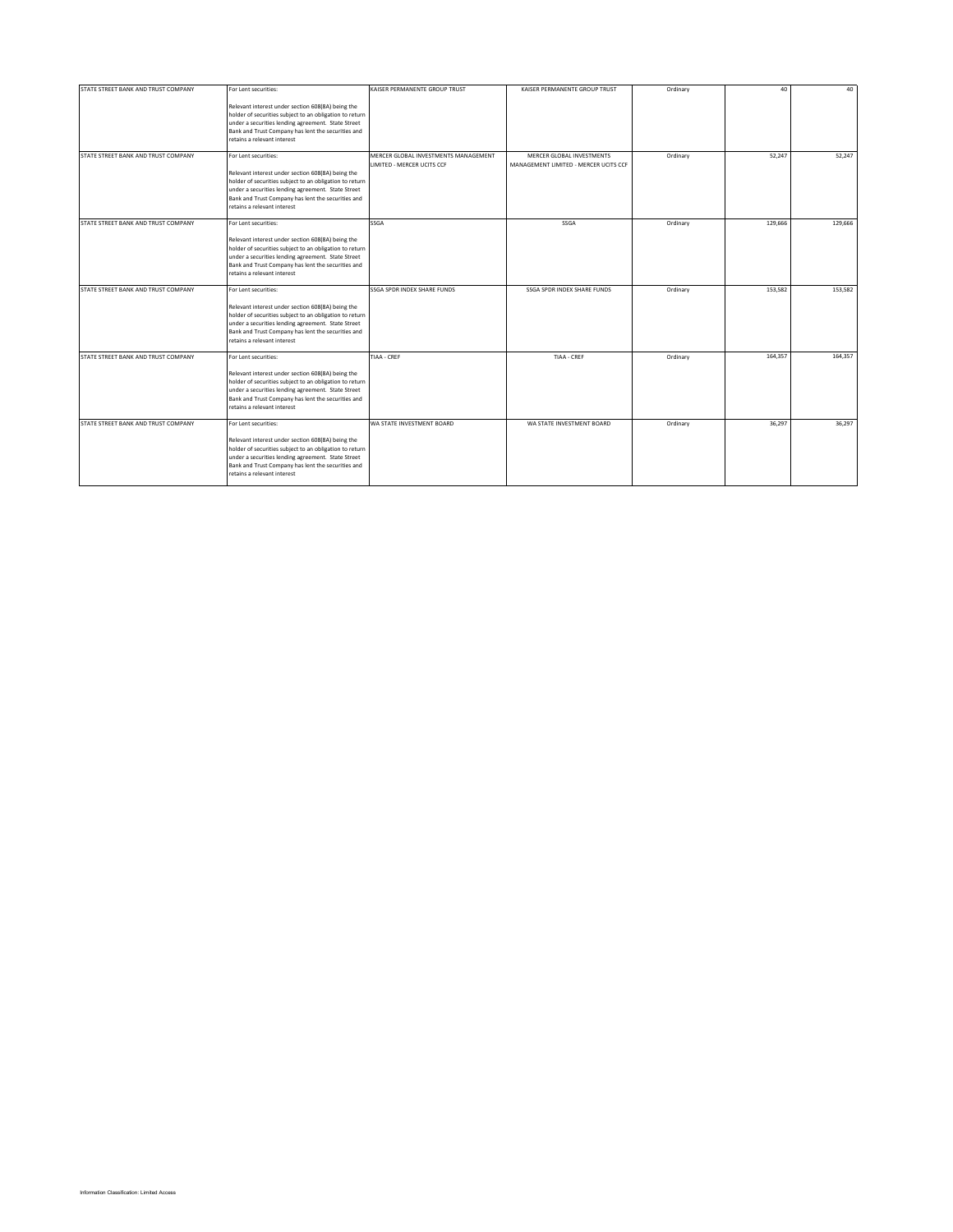**This is Annexure B referred to in Form 604 Notice of change of interests of substantial holder**

Digitally signed by Elizabeth Schaefer Date: 2022.04.07 19:19:31 -04'00'

**\_\_\_\_\_\_\_\_\_\_\_\_\_\_\_\_\_\_\_\_\_\_\_\_\_\_\_\_\_\_\_\_\_\_\_\_ 08 April 2022**

| <b>Elizabeth Schaefer</b>   |
|-----------------------------|
|                             |
| <b>Authorised Signatory</b> |
|                             |
|                             |

**3. Changes in relevant interests**

| Date of Change | Person whose relevant interest changed                                                                         | <b>Nature of Change</b>                                                                                           | Consideration given in relation to Change |          | <b>Class and number of Securities affected</b> | <b>Person's Votes affected</b> |
|----------------|----------------------------------------------------------------------------------------------------------------|-------------------------------------------------------------------------------------------------------------------|-------------------------------------------|----------|------------------------------------------------|--------------------------------|
|                | 18-Mar-2022 STATE STREET GLOBAL ADVISORS, AUSTRALIA, LIMITED                                                   | Purchase                                                                                                          | 4.00                                      | Ordinary | 53,334                                         | 53,334                         |
|                | 18-Mar-2022 STATE STREET GLOBAL ADVISORS, AUSTRALIA, LIMITED                                                   | Sale                                                                                                              | 4.00                                      | Ordinary | (1,938)                                        | (1,938)                        |
|                | 09-Mar-2022 STATE STREET GLOBAL ADVISORS, INC.                                                                 | In specie application                                                                                             | n/a                                       | Ordinary | 714                                            | 714                            |
|                | 10-Mar-2022 STATE STREET GLOBAL ADVISORS, AUSTRALIA, LIMITED                                                   | In specie redemption                                                                                              | n/a                                       | Ordinary | (6, 541)                                       | (6, 541)                       |
|                | 11-Mar-2022 STATE STREET GLOBAL ADVISORS, AUSTRALIA, LIMITED                                                   | In specie redemption                                                                                              | n/a                                       | Ordinary | (2, 110)                                       | (2, 110)                       |
|                | 14-Mar-2022 STATE STREET GLOBAL ADVISORS, AUSTRALIA, LIMITED                                                   | In specie application                                                                                             | n/a                                       | Ordinary | 336,019                                        | 336,019                        |
|                | 14-Mar-2022 STATE STREET GLOBAL ADVISORS, AUSTRALIA, LIMITED                                                   | In specie redemption                                                                                              | n/a                                       | Ordinary | (275, 484)                                     | (275, 484)                     |
|                | 14-Mar-2022 STATE STREET GLOBAL ADVISORS, AUSTRALIA, LIMITED                                                   | In specie redemption                                                                                              | n/a                                       | Ordinary | (60, 535)                                      | (60, 535)                      |
|                | 14-Mar-2022 STATE STREET GLOBAL ADVISORS, INC.<br>15-Mar-2022 STATE STREET GLOBAL ADVISORS, AUSTRALIA, LIMITED | Sale                                                                                                              | 3.82                                      | Ordinary | (11)                                           | (11)                           |
|                |                                                                                                                | In specie application                                                                                             | n/a                                       | Ordinary | 3,376                                          | 3,376                          |
|                | 29-Mar-2022 STATE STREET GLOBAL ADVISORS, AUSTRALIA, LIMITED                                                   | Sale                                                                                                              | 3.93                                      | Ordinary | (4, 751)                                       | (4, 751)                       |
|                | 28-Mar-2022 STATE STREET BANK AND TRUST COMPANY                                                                | Transfer of title of securities to secure a<br>securities loan from THE ING GROUP -<br>Refer Part B of Annexure D | n/a                                       | Ordinary | 776                                            | 776                            |
|                | 29-Mar-2022 STATE STREET BANK AND TRUST COMPANY                                                                | Transfer of title of securities to secure a<br>securities loan from THE ING GROUP -<br>Refer Part B of Annexure D | n/a                                       | Ordinary | 4,270                                          | 4,270                          |
|                | 30-Mar-2022 STATE STREET BANK AND TRUST COMPANY                                                                | Transfer of title of securities to secure a<br>securities loan from THE ING GROUP -<br>Refer Part B of Annexure D | n/a                                       | Ordinary | 92                                             | 92                             |
|                | 31-Mar-2022 STATE STREET BANK AND TRUST COMPANY                                                                | Return of securities provided to secure a<br>securities loan to THE ING GROUP -<br>Refer Part B of Annexure D     | n/a                                       | Ordinary | (278)                                          | (278)                          |
|                | 01-Apr-2022 STATE STREET BANK AND TRUST COMPANY                                                                | Transfer of title of securities to secure a<br>securities loan from THE ING GROUP -<br>Refer Part B of Annexure D | n/a                                       | Ordinary | 22                                             | 22                             |
|                | 04-Apr-2022 STATE STREET BANK AND TRUST COMPANY                                                                | Return of securities provided to secure a<br>securities loan to THE ING GROUP -<br>Refer Part B of Annexure D     | n/a                                       | Ordinary | (4,883)                                        | (4,883)                        |
|                | 21-Mar-2022 STATE STREET BANK AND TRUST COMPANY                                                                | Transfer of title of securities to secure a<br>securities loan from THE ING GROUP -<br>Refer Part B of Annexure D | n/a                                       | Ordinary | 6,558                                          | 6,558                          |
|                | 22-Mar-2022 STATE STREET BANK AND TRUST COMPANY                                                                | Return of securities provided to secure a<br>securities loan to THE ING GROUP -<br>Refer Part B of Annexure D     | n/a                                       | Ordinary | (2, 440)                                       | (2, 440)                       |
|                | 23-Mar-2022 STATE STREET BANK AND TRUST COMPANY                                                                | Transfer of title of securities to secure a<br>securities loan from THE ING GROUP -<br>Refer Part B of Annexure D | n/a                                       | Ordinary | 2,563                                          | 2,563                          |
|                | 24-Mar-2022 STATE STREET BANK AND TRUST COMPANY                                                                | Transfer of title of securities to secure a<br>securities loan from THE ING GROUP -<br>Refer Part B of Annexure D | n/a                                       | Ordinary | 73                                             | 73                             |
|                | 25-Mar-2022 STATE STREET BANK AND TRUST COMPANY                                                                | Return of securities provided to secure a<br>securities loan to THE ING GROUP -<br>Refer Part B of Annexure D     | n/a                                       | Ordinary | (1)                                            | (1)                            |
|                | 28-Mar-2022 STATE STREET BANK AND TRUST COMPANY                                                                | Transfer of title of securities to secure a<br>securities loan from THE ING GROUP -<br>Refer Part B of Annexure D | n/a                                       | Ordinary | 232                                            | 232                            |
|                | 29-Mar-2022 STATE STREET BANK AND TRUST COMPANY                                                                | Transfer of title of securities to secure a<br>ecurities loan from THE ING GROUP -<br>Refer Part B of Annexure D  | n/a                                       | Ordinary | 166                                            | 166                            |
|                | 30-Mar-2022 STATE STREET BANK AND TRUST COMPANY                                                                | Transfer of title of securities to secure a<br>securities loan from THE ING GROUP -<br>Refer Part B of Annexure D | n/a                                       | Ordinary | 130                                            | 130                            |
|                | 31-Mar-2022 STATE STREET BANK AND TRUST COMPANY                                                                | Return of securities provided to secure a<br>securities loan to THE ING GROUP -<br>Refer Part B of Annexure D     | n/a                                       | Ordinary | (393)                                          | (393)                          |
|                | 01-Apr-2022 STATE STREET BANK AND TRUST COMPANY                                                                | Transfer of title of securities to secure a<br>securities loan from THE ING GROUP -<br>Refer Part B of Annexure D | n/a                                       | Ordinary | 31                                             | $31\,$                         |
|                | 04-Apr-2022 STATE STREET BANK AND TRUST COMPANY                                                                | Return of securities provided to secure a<br>securities loan to THE ING GROUP -<br>Refer Part B of Annexure D     | n/a                                       | Ordinary | (6,920)                                        | (6,920)                        |
|                | 09-Mar-2022 STATE STREET BANK AND TRUST COMPANY                                                                | Transfer of title of securities to secure a<br>securities loan from THE ING GROUP -<br>Refer Part B of Annexure D | n/a                                       | Ordinary | 149                                            | 149                            |
|                | 10-Mar-2022 STATE STREET BANK AND TRUST COMPANY                                                                | Transfer of title of securities to secure a<br>securities loan from THE ING GROUP -<br>Refer Part B of Annexure D | n/a                                       | Ordinary | 98                                             | 98                             |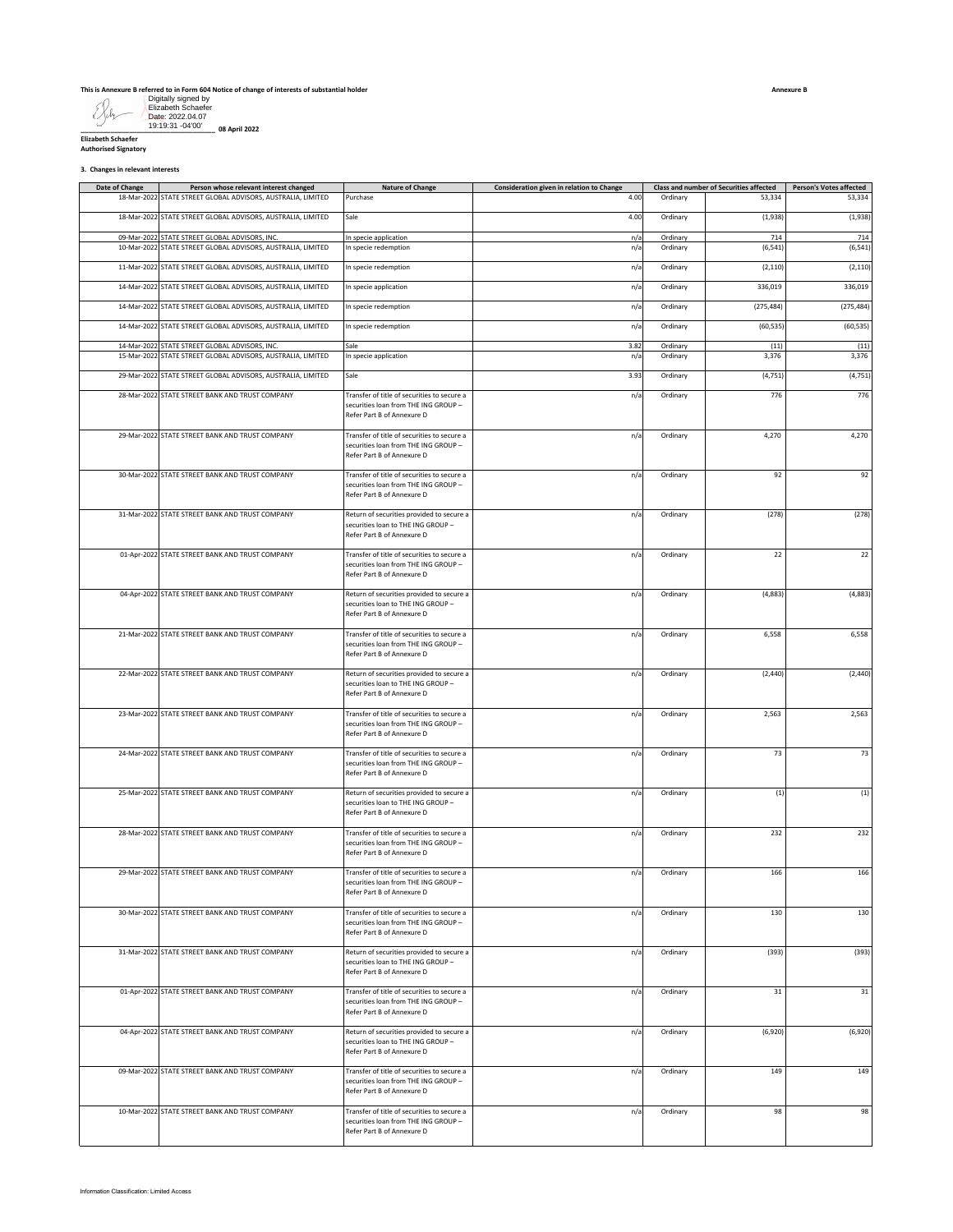| 11-Mar-2022 STATE STREET BANK AND TRUST COMPANY | Return of securities provided to secure a<br>securities loan to THE ING GROUP -<br>Refer Part B of Annexure D     | n/a | Ordinary | (44)    | (44)    |
|-------------------------------------------------|-------------------------------------------------------------------------------------------------------------------|-----|----------|---------|---------|
| 14-Mar-2022 STATE STREET BANK AND TRUST COMPANY | Return of securities provided to secure a<br>securities loan to THE ING GROUP -<br>Refer Part B of Annexure D     | n/a | Ordinary | (129)   | (129)   |
| 15-Mar-2022 STATE STREET BANK AND TRUST COMPANY | Transfer of title of securities to secure a<br>securities loan from THE ING GROUP -<br>Refer Part B of Annexure D | n/a | Ordinary | 136     | 136     |
| 16-Mar-2022 STATE STREET BANK AND TRUST COMPANY | Return of securities provided to secure a<br>securities loan to THE ING GROUP -<br>Refer Part B of Annexure D     | n/a | Ordinary | (41)    | (41)    |
| 17-Mar-2022 STATE STREET BANK AND TRUST COMPANY | Return of securities provided to secure a<br>securities loan to THE ING GROUP -<br>Refer Part B of Annexure D     | n/a | Ordinary | (147)   | (147)   |
| 18-Mar-2022 STATE STREET BANK AND TRUST COMPANY | Transfer of title of securities to secure a<br>securities loan from THE ING GROUP -<br>Refer Part B of Annexure D | n/a | Ordinary | 78      | 78      |
| 21-Mar-2022 STATE STREET BANK AND TRUST COMPANY | Return of securities provided to secure a<br>securities loan to THE ING GROUP -<br>Refer Part B of Annexure D     | n/a | Ordinary | (26)    | (26)    |
| 22-Mar-2022 STATE STREET BANK AND TRUST COMPANY | Return of securities provided to secure a<br>securities loan to THE ING GROUP -<br>Refer Part B of Annexure D     | n/a | Ordinary | (369)   | (369)   |
| 23-Mar-2022 STATE STREET BANK AND TRUST COMPANY | Transfer of title of securities to secure a<br>securities loan from THE ING GROUP -<br>Refer Part B of Annexure D | n/a | Ordinary | 387     | 387     |
| 24-Mar-2022 STATE STREET BANK AND TRUST COMPANY | Transfer of title of securities to secure a<br>securities loan from THE ING GROUP -<br>Refer Part B of Annexure D | n/a | Ordinary | $11\,$  | 11      |
| 28-Mar-2022 STATE STREET BANK AND TRUST COMPANY | Transfer of title of securities to secure a<br>securities loan from THE ING GROUP -<br>Refer Part B of Annexure D | n/a | Ordinary | 34      | 34      |
| 29-Mar-2022 STATE STREET BANK AND TRUST COMPANY | Transfer of title of securities to secure a<br>securities loan from THE ING GROUP -<br>Refer Part B of Annexure D | n/a | Ordinary | 25      | 25      |
| 30-Mar-2022 STATE STREET BANK AND TRUST COMPANY | Transfer of title of securities to secure a<br>securities loan from THE ING GROUP -<br>Refer Part B of Annexure D | n/a | Ordinary | 20      | 20      |
| 31-Mar-2022 STATE STREET BANK AND TRUST COMPANY | Return of securities provided to secure a<br>securities loan to THE ING GROUP -<br>Refer Part B of Annexure D     | n/a | Ordinary | (59)    | (59)    |
| 01-Apr-2022 STATE STREET BANK AND TRUST COMPANY | Transfer of title of securities to secure a<br>securities loan from THE ING GROUP -<br>Refer Part B of Annexure D | n/a | Ordinary | 5       | 5       |
| 04-Apr-2022 STATE STREET BANK AND TRUST COMPANY | Return of securities provided to secure a<br>securities loan to THE ING GROUP -<br>Refer Part B of Annexure D     | n/a | Ordinary | (1,045) | (1,045) |
| 18-Mar-2022 STATE STREET BANK AND TRUST COMPANY | Transfer of title of securities to secure a<br>securities loan from THE ING GROUP -<br>Refer Part B of Annexure D | n/a | Ordinary | 616     | 616     |
| 21-Mar-2022 STATE STREET BANK AND TRUST COMPANY | Return of securities provided to secure a<br>securities loan to THE ING GROUP -<br>Refer Part B of Annexure D     | n/a | Ordinary | (14)    | (14)    |
| 22-Mar-2022 STATE STREET BANK AND TRUST COMPANY | Return of securities provided to secure a<br>securities loan to THE ING GROUP -<br>Refer Part B of Annexure D     | n/a | Ordinary | (45)    | (45)    |
| 23-Mar-2022 STATE STREET BANK AND TRUST COMPANY | Transfer of title of securities to secure a<br>securities loan from THE ING GROUP -<br>Refer Part B of Annexure D | n/a | Ordinary | 340     | 340     |
| 24-Mar-2022 STATE STREET BANK AND TRUST COMPANY | Transfer of title of securities to secure a<br>securities loan from THE ING GROUP -<br>Refer Part B of Annexure D | n/a | Ordinary | 20      | 20      |
| 25-Mar-2022 STATE STREET BANK AND TRUST COMPANY | Return of securities provided to secure a<br>securities loan to THE ING GROUP -<br>Refer Part B of Annexure D     | n/a | Ordinary | (5)     | (5)     |
| 28-Mar-2022 STATE STREET BANK AND TRUST COMPANY | Transfer of title of securities to secure a<br>securities loan from THE ING GROUP -<br>Refer Part B of Annexure D | n/a | Ordinary | 21      | 21      |
| 29-Mar-2022 STATE STREET BANK AND TRUST COMPANY | Transfer of title of securities to secure a<br>securities loan from THE ING GROUP -<br>Refer Part B of Annexure D | n/a | Ordinary | 26      | 26      |
| 30-Mar-2022 STATE STREET BANK AND TRUST COMPANY | Transfer of title of securities to secure a<br>securities loan from THE ING GROUP -<br>Refer Part B of Annexure D | n/a | Ordinary | 23      | 23      |
| 31-Mar-2022 STATE STREET BANK AND TRUST COMPANY | Return of securities provided to secure a<br>securities loan to THE ING GROUP -<br>Refer Part B of Annexure D     | n/a | Ordinary | (48)    | (48)    |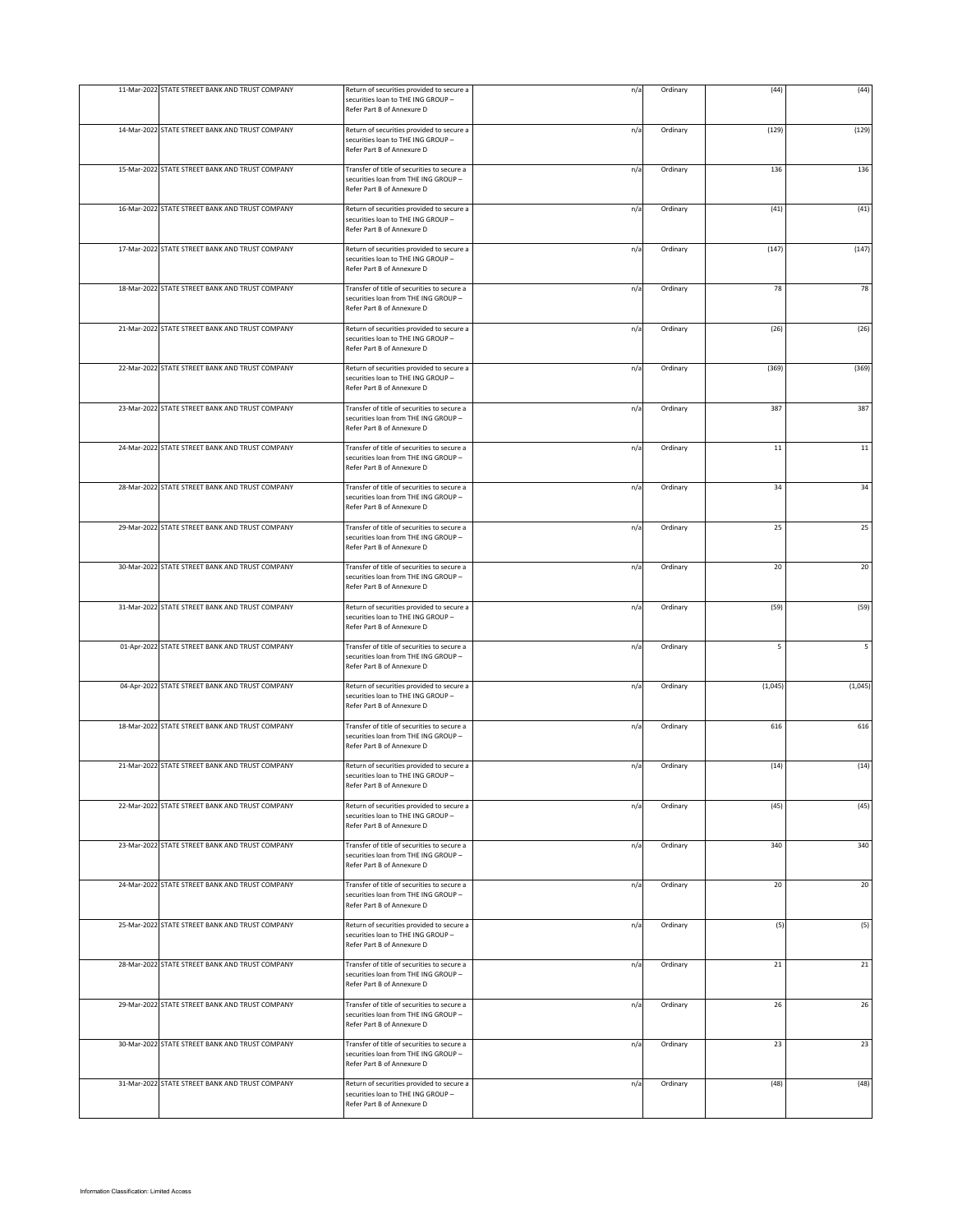| 01-Apr-2022 STATE STREET BANK AND TRUST COMPANY | Transfer of title of securities to secure a<br>securities loan from THE ING GROUP -<br>Refer Part B of Annexure D | n/a | Ordinary | 6         | 6         |
|-------------------------------------------------|-------------------------------------------------------------------------------------------------------------------|-----|----------|-----------|-----------|
| 04-Apr-2022 STATE STREET BANK AND TRUST COMPANY | Return of securities provided to secure a<br>securities loan to THE ING GROUP -<br>Refer Part B of Annexure D     | n/a | Ordinary | (939)     | (939)     |
| 21-Mar-2022 STATE STREET BANK AND TRUST COMPANY | Transfer of title of securities to secure a<br>securities loan from THE ING GROUP -<br>Refer Part B of Annexure D | n/a | Ordinary | 30,316    | 30,316    |
| 22-Mar-2022 STATE STREET BANK AND TRUST COMPANY | Return of securities provided to secure a<br>securities loan to THE ING GROUP -<br>Refer Part B of Annexure D     | n/a | Ordinary | (15, 207) | (15, 207) |
| 23-Mar-2022 STATE STREET BANK AND TRUST COMPANY | Transfer of title of securities to secure a<br>securities loan from THE ING GROUP -<br>Refer Part B of Annexure D | n/a | Ordinary | 9,362     | 9,362     |
| 24-Mar-2022 STATE STREET BANK AND TRUST COMPANY | Transfer of title of securities to secure a<br>securities loan from THE ING GROUP -<br>Refer Part B of Annexure D | n/a | Ordinary | 317       | 317       |
| 25-Mar-2022 STATE STREET BANK AND TRUST COMPANY | Return of securities provided to secure a<br>securities loan to THE ING GROUP -<br>Refer Part B of Annexure D     | n/a | Ordinary | (4, 568)  | (4, 568)  |
| 28-Mar-2022 STATE STREET BANK AND TRUST COMPANY | Transfer of title of securities to secure a<br>securities loan from THE ING GROUP -<br>Refer Part B of Annexure D | n/a | Ordinary | 568       | 568       |
| 29-Mar-2022 STATE STREET BANK AND TRUST COMPANY | Transfer of title of securities to secure a<br>securities loan from THE ING GROUP -<br>Refer Part B of Annexure D | n/a | Ordinary | 502       | 502       |
| 30-Mar-2022 STATE STREET BANK AND TRUST COMPANY | Transfer of title of securities to secure a<br>securities loan from THE ING GROUP -<br>Refer Part B of Annexure D | n/a | Ordinary | 433       | 433       |
| 31-Mar-2022 STATE STREET BANK AND TRUST COMPANY | Return of securities provided to secure a<br>securities loan to THE ING GROUP -<br>Refer Part B of Annexure D     | n/a | Ordinary | (1, 138)  | (1, 138)  |
| 01-Apr-2022 STATE STREET BANK AND TRUST COMPANY | Transfer of title of securities to secure a<br>securities loan from THE ING GROUP -<br>Refer Part B of Annexure D | n/a | Ordinary | 86        | 86        |
| 04-Apr-2022 STATE STREET BANK AND TRUST COMPANY | Return of securities provided to secure a<br>securities loan to THE ING GROUP -<br>Refer Part B of Annexure D     | n/a | Ordinary | (20, 673) | (20, 673) |
| 09-Mar-2022 STATE STREET BANK AND TRUST COMPANY | Return of securities provided to secure a<br>securities loan to THE ING GROUP -<br>Refer Part B of Annexure D     | n/a | Ordinary | (435)     | (435)     |
| 10-Mar-2022 STATE STREET BANK AND TRUST COMPANY | Transfer of title of securities to secure a<br>securities loan from THE ING GROUP -<br>Refer Part B of Annexure D | n/a | Ordinary | 326       | 326       |
| 11-Mar-2022 STATE STREET BANK AND TRUST COMPANY | Return of securities provided to secure a<br>securities loan to THE ING GROUP -<br>Refer Part B of Annexure D     | n/a | Ordinary | (152)     | (152)     |
| 14-Mar-2022 STATE STREET BANK AND TRUST COMPANY | Return of securities provided to secure a<br>securities loan to THE ING GROUP -<br>Refer Part B of Annexure D     | n/a | Ordinary | (438)     | (438)     |
| 15-Mar-2022 STATE STREET BANK AND TRUST COMPANY | Transfer of title of securities to secure a<br>securities loan from THE ING GROUP -<br>Refer Part B of Annexure D | n/a | Ordinary | 449       | 449       |
| 16-Mar-2022 STATE STREET BANK AND TRUST COMPANY | Return of securities provided to secure a<br>securities loan to THE ING GROUP -<br>Refer Part B of Annexure D     | n/a | Ordinary | (138)     | (138)     |
| 17-Mar-2022 STATE STREET BANK AND TRUST COMPANY | Return of securities provided to secure a<br>securities loan to THE ING GROUP -<br>Refer Part B of Annexure D     | n/a | Ordinary | (498)     | (498)     |
| 18-Mar-2022 STATE STREET BANK AND TRUST COMPANY | Transfer of title of securities to secure a<br>securities loan from THE ING GROUP -<br>Refer Part B of Annexure D | n/a | Ordinary | 1,229     | 1,229     |
| 21-Mar-2022 STATE STREET BANK AND TRUST COMPANY | Return of securities provided to secure a<br>securities loan to THE ING GROUP -<br>Refer Part B of Annexure D     | n/a | Ordinary | (482)     | (482)     |
| 22-Mar-2022 STATE STREET BANK AND TRUST COMPANY | Return of securities provided to secure a<br>securities loan to THE ING GROUP -<br>Refer Part B of Annexure D     | n/a | Ordinary | (980)     | (980)     |
| 23-Mar-2022 STATE STREET BANK AND TRUST COMPANY | Transfer of title of securities to secure a<br>securities loan from THE ING GROUP -<br>Refer Part B of Annexure D | n/a | Ordinary | 1,812     | 1,812     |
| 24-Mar-2022 STATE STREET BANK AND TRUST COMPANY | Transfer of title of securities to secure a<br>securities loan from THE ING GROUP -<br>Refer Part B of Annexure D | n/a | Ordinary | 62        | 62        |
| 25-Mar-2022 STATE STREET BANK AND TRUST COMPANY | Transfer of title of securities to secure a<br>securities loan from THE ING GROUP -<br>Refer Part B of Annexure D | n/a | Ordinary | 579       | 579       |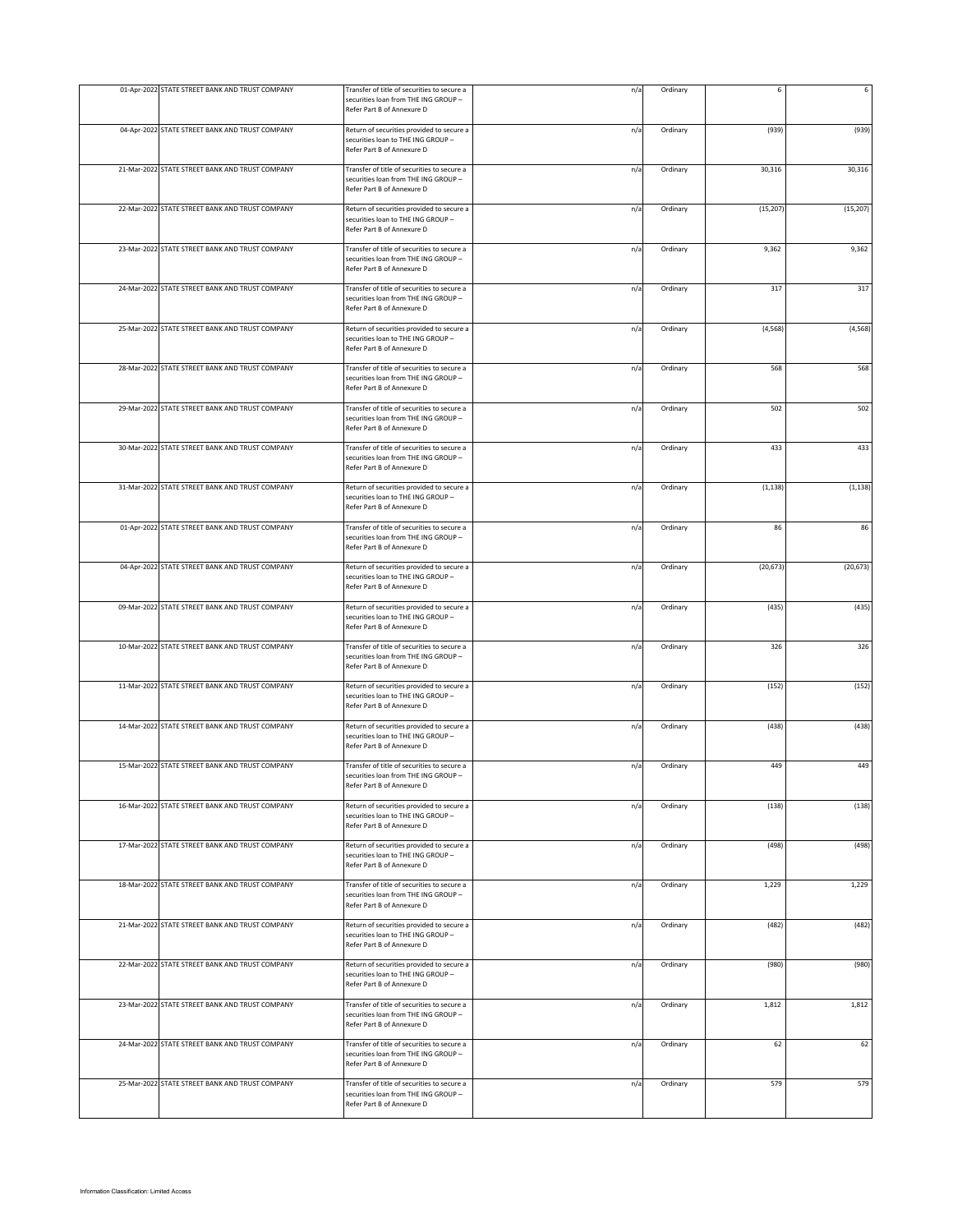| 28-Mar-2022 STATE STREET BANK AND TRUST COMPANY | Transfer of title of securities to secure a<br>securities loan from THE ING GROUP -<br>Refer Part B of Annexure D | n/a | Ordinary | 157        | 157        |
|-------------------------------------------------|-------------------------------------------------------------------------------------------------------------------|-----|----------|------------|------------|
| 29-Mar-2022 STATE STREET BANK AND TRUST COMPANY | Transfer of title of securities to secure a<br>securities loan from THE ING GROUP -<br>Refer Part B of Annexure D | n/a | Ordinary | 127        | 127        |
| 30-Mar-2022 STATE STREET BANK AND TRUST COMPANY | Transfer of title of securities to secure a<br>securities loan from THE ING GROUP -<br>Refer Part B of Annexure D | n/a | Ordinary | 109        | 109        |
| 31-Mar-2022 STATE STREET BANK AND TRUST COMPANY | Return of securities provided to secure a<br>securities loan to THE ING GROUP -<br>Refer Part B of Annexure D     | n/a | Ordinary | (309)      | (309)      |
| 01-Apr-2022 STATE STREET BANK AND TRUST COMPANY | Transfer of title of securities to secure a<br>securities loan from THE ING GROUP -<br>Refer Part B of Annexure D | n/a | Ordinary | 23         | 23         |
| 04-Apr-2022 STATE STREET BANK AND TRUST COMPANY | Return of securities provided to secure a<br>securities loan to THE ING GROUP -<br>Refer Part B of Annexure D     | n/a | Ordinary | (5, 485)   | (5, 485)   |
| 09-Mar-2022 STATE STREET BANK AND TRUST COMPANY | Transfer of title of securities to secure a<br>securities loan from THE ING GROUP -<br>Refer Part B of Annexure D | n/a | Ordinary | 109,783    | 109,783    |
| 10-Mar-2022 STATE STREET BANK AND TRUST COMPANY | Transfer of title of securities to secure a<br>securities loan from THE ING GROUP -<br>Refer Part B of Annexure D | n/a | Ordinary | 71,172     | 71,172     |
| 11-Mar-2022 STATE STREET BANK AND TRUST COMPANY | Return of securities provided to secure a<br>securities loan to THE ING GROUP -<br>Refer Part B of Annexure D     | n/a | Ordinary | (33, 020)  | (33,020)   |
| 14-Mar-2022 STATE STREET BANK AND TRUST COMPANY | Return of securities provided to secure a<br>securities loan to THE ING GROUP -<br>Refer Part B of Annexure D     | n/a | Ordinary | (95, 302)  | (95, 302)  |
| 15-Mar-2022 STATE STREET BANK AND TRUST COMPANY | Transfer of title of securities to secure a<br>securities loan from THE ING GROUP -<br>Refer Part B of Annexure D | n/a | Ordinary | 98,540     | 98,540     |
| 16-Mar-2022 STATE STREET BANK AND TRUST COMPANY | Return of securities provided to secure a<br>securities loan to THE ING GROUP -<br>Refer Part B of Annexure D     | n/a | Ordinary | (25,050)   | (25,050)   |
| 17-Mar-2022 STATE STREET BANK AND TRUST COMPANY | Return of securities provided to secure a<br>securities loan to THE ING GROUP -<br>Refer Part B of Annexure D     | n/a | Ordinary | (108, 921) | (108, 921) |
| 18-Mar-2022 STATE STREET BANK AND TRUST COMPANY | Transfer of title of securities to secure a<br>securities loan from THE ING GROUP -<br>Refer Part B of Annexure D | n/a | Ordinary | 48,667     | 48,667     |
| 21-Mar-2022 STATE STREET BANK AND TRUST COMPANY | Return of securities provided to secure a<br>securities loan to THE ING GROUP -<br>Refer Part B of Annexure D     | n/a | Ordinary | (82, 207)  | (82, 207)  |
| 22-Mar-2022 STATE STREET BANK AND TRUST COMPANY | Transfer of title of securities to secure a<br>securities loan from THE ING GROUP -<br>Refer Part B of Annexure D | n/a | Ordinary | 81,257     | 81,257     |
| 23-Mar-2022 STATE STREET BANK AND TRUST COMPANY | Return of securities provided to secure a<br>securities loan to THE ING GROUP -<br>Refer Part B of Annexure D     | n/a | Ordinary | (95, 897)  | (95, 897)  |
| 24-Mar-2022 STATE STREET BANK AND TRUST COMPANY | Transfer of title of securities to secure a<br>securities loan from THE ING GROUP -<br>Refer Part B of Annexure D | n/a | Ordinary | 8,603      | 8,603      |
| 25-Mar-2022 STATE STREET BANK AND TRUST COMPANY | Return of securities provided to secure a<br>securities loan to THE ING GROUP -<br>Refer Part B of Annexure D     | n/a | Ordinary | (2,665)    | (2,665)    |
| 28-Mar-2022 STATE STREET BANK AND TRUST COMPANY | Transfer of title of securities to secure a<br>securities loan from THE ING GROUP -<br>Refer Part B of Annexure D | n/a | Ordinary | 20,450     | 20,450     |
| 29-Mar-2022 STATE STREET BANK AND TRUST COMPANY | Transfer of title of securities to secure a<br>securities loan from THE ING GROUP -<br>Refer Part B of Annexure D | n/a | Ordinary | 11,752     | 11,752     |
| 30-Mar-2022 STATE STREET BANK AND TRUST COMPANY | Transfer of title of securities to secure a<br>securities loan from THE ING GROUP -<br>Refer Part B of Annexure D | n/a | Ordinary | 13,393     | 13,393     |
| 31-Mar-2022 STATE STREET BANK AND TRUST COMPANY | Return of securities provided to secure a<br>securities loan to THE ING GROUP -<br>Refer Part B of Annexure D     | n/a | Ordinary | (36, 750)  | (36, 750)  |
| 01-Apr-2022 STATE STREET BANK AND TRUST COMPANY | Transfer of title of securities to secure a<br>securities loan from THE ING GROUP -<br>Refer Part B of Annexure D | n/a | Ordinary | 2,999      | 2,999      |
| 04-Apr-2022 STATE STREET BANK AND TRUST COMPANY | Return of securities provided to secure a<br>securities loan to THE ING GROUP -<br>Refer Part B of Annexure D     | n/a | Ordinary | (664, 237) | (664, 237) |
| 09-Mar-2022 STATE STREET BANK AND TRUST COMPANY | Transfer of title of securities to secure a<br>securities loan from THE ING GROUP -<br>Refer Part B of Annexure D | n/a | Ordinary | 3,039      | 3,039      |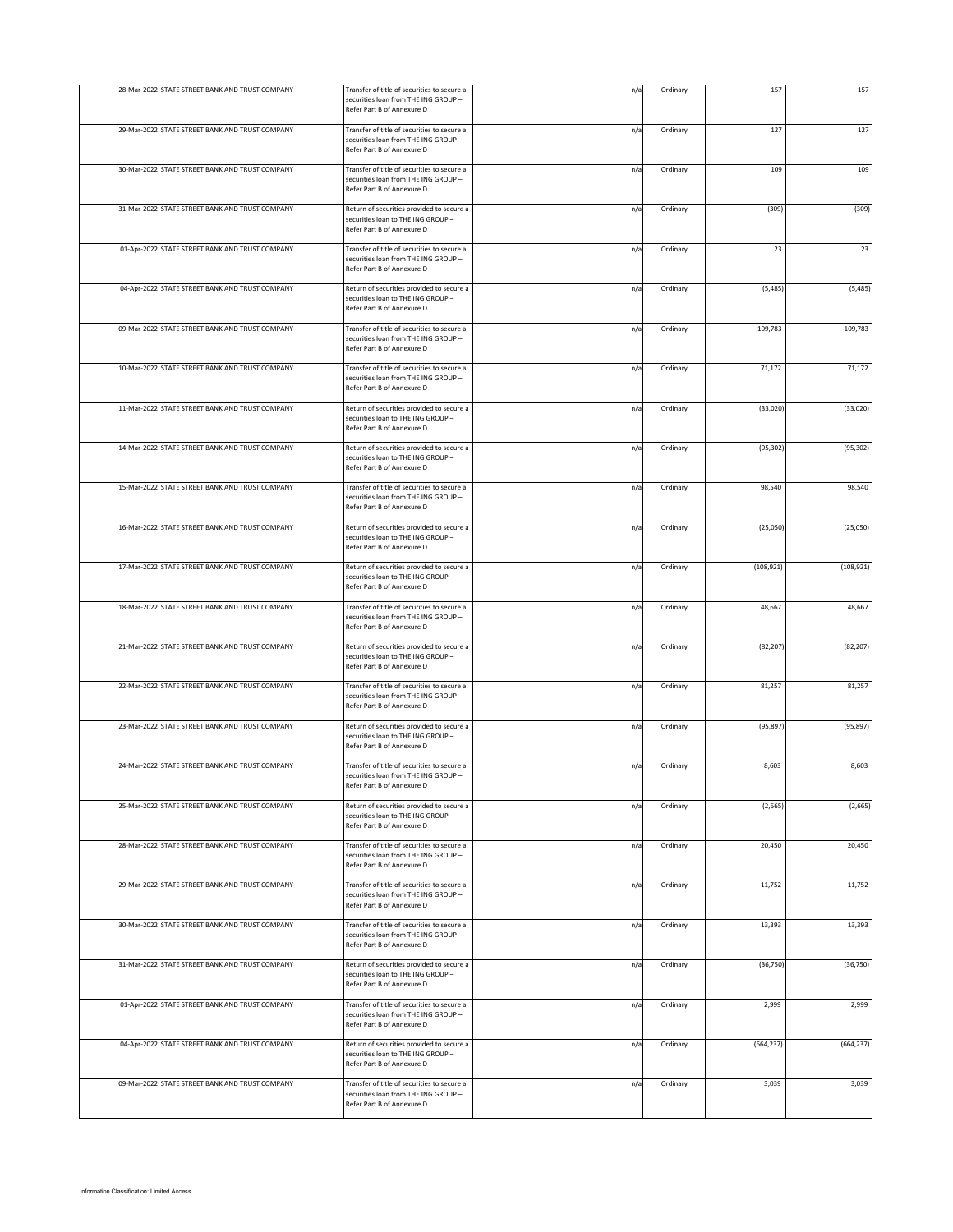| 10-Mar-2022 STATE STREET BANK AND TRUST COMPANY | Transfer of title of securities to secure a<br>securities loan from THE ING GROUP -<br>Refer Part B of Annexure D | n/a | Ordinary | 1,977     | 1,977     |
|-------------------------------------------------|-------------------------------------------------------------------------------------------------------------------|-----|----------|-----------|-----------|
| 11-Mar-2022 STATE STREET BANK AND TRUST COMPANY | Return of securities provided to secure a<br>securities loan to THE ING GROUP -<br>Refer Part B of Annexure D     | n/a | Ordinary | (936)     | (936)     |
| 14-Mar-2022 STATE STREET BANK AND TRUST COMPANY | Return of securities provided to secure a<br>securities loan to THE ING GROUP -<br>Refer Part B of Annexure D     | n/a | Ordinary | (2, 678)  | (2, 678)  |
| 15-Mar-2022 STATE STREET BANK AND TRUST COMPANY | Transfer of title of securities to secure a<br>securities loan from THE ING GROUP -<br>Refer Part B of Annexure D | n/a | Ordinary | 2,728     | 2,728     |
| 16-Mar-2022 STATE STREET BANK AND TRUST COMPANY | Return of securities provided to secure a<br>securities loan to THE ING GROUP -<br>Refer Part B of Annexure D     | n/a | Ordinary | (846)     | (846)     |
| 17-Mar-2022 STATE STREET BANK AND TRUST COMPANY | Return of securities provided to secure a<br>securities loan to THE ING GROUP -<br>Refer Part B of Annexure D     | n/a | Ordinary | (3,034)   | (3,034)   |
| 18-Mar-2022 STATE STREET BANK AND TRUST COMPANY | Transfer of title of securities to secure a<br>securities loan from THE ING GROUP -<br>Refer Part B of Annexure D | n/a | Ordinary | 1,592     | 1,592     |
| 21-Mar-2022 STATE STREET BANK AND TRUST COMPANY | Transfer of title of securities to secure a<br>securities loan from THE ING GROUP -<br>Refer Part B of Annexure D | n/a | Ordinary | 7,997     | 7,997     |
| 22-Mar-2022 STATE STREET BANK AND TRUST COMPANY | Return of securities provided to secure a<br>securities loan to THE ING GROUP -<br>Refer Part B of Annexure D     | n/a | Ordinary | (4,760)   | (4, 760)  |
| 23-Mar-2022 STATE STREET BANK AND TRUST COMPANY | Transfer of title of securities to secure a<br>securities loan from THE ING GROUP -<br>Refer Part B of Annexure D | n/a | Ordinary | 14,966    | 14,966    |
| 24-Mar-2022 STATE STREET BANK AND TRUST COMPANY | Transfer of title of securities to secure a<br>securities loan from THE ING GROUP -<br>Refer Part B of Annexure D | n/a | Ordinary | 489       | 489       |
| 25-Mar-2022 STATE STREET BANK AND TRUST COMPANY | Transfer of title of securities to secure a<br>securities loan from THE ING GROUP -<br>Refer Part B of Annexure D | n/a | Ordinary | 4,603     | 4,603     |
| 28-Mar-2022 STATE STREET BANK AND TRUST COMPANY | Return of securities provided to secure a<br>securities loan to THE ING GROUP -<br>Refer Part B of Annexure D     | n/a | Ordinary | (43)      | (43)      |
| 29-Mar-2022 STATE STREET BANK AND TRUST COMPANY | Transfer of title of securities to secure a<br>securities loan from THE ING GROUP -<br>Refer Part B of Annexure D | n/a | Ordinary | 1,143     | 1,143     |
| 30-Mar-2022 STATE STREET BANK AND TRUST COMPANY | Transfer of title of securities to secure a<br>securities loan from THE ING GROUP -<br>Refer Part B of Annexure D | n/a | Ordinary | 837       | 837       |
| 31-Mar-2022 STATE STREET BANK AND TRUST COMPANY | Return of securities provided to secure a<br>securities loan to THE ING GROUP -<br>Refer Part B of Annexure D     | n/a | Ordinary | (2, 537)  | (2, 537)  |
| 01-Apr-2022 STATE STREET BANK AND TRUST COMPANY | Transfer of title of securities to secure a<br>securities loan from THE ING GROUP -<br>Refer Part B of Annexure D | n/a | Ordinary | 246       | 246       |
| 04-Apr-2022 STATE STREET BANK AND TRUST COMPANY | Return of securities provided to secure a<br>securities loan to THE ING GROUP -<br>Refer Part B of Annexure D     | n/a | Ordinary | (43, 844) | (43, 844) |
| 09-Mar-2022 STATE STREET BANK AND TRUST COMPANY | Transfer of title of securities to secure a<br>securities loan from THE ING GROUP -<br>Refer Part B of Annexure D | n/a | Ordinary | 12,023    | 12,023    |
| 10-Mar-2022 STATE STREET BANK AND TRUST COMPANY | Transfer of title of securities to secure a<br>securities loan from THE ING GROUP -<br>Refer Part B of Annexure D | n/a | Ordinary | 7,577     | 7,577     |
| 11-Mar-2022 STATE STREET BANK AND TRUST COMPANY | Return of securities provided to secure a<br>securities loan to THE ING GROUP -<br>Refer Part B of Annexure D     | n/a | Ordinary | (4,057)   | (4,057)   |
| 14-Mar-2022 STATE STREET BANK AND TRUST COMPANY | Return of securities provided to secure a<br>securities loan to THE ING GROUP -<br>Refer Part B of Annexure D     | n/a | Ordinary | (10, 786) | (10, 786) |
| 15-Mar-2022 STATE STREET BANK AND TRUST COMPANY | Transfer of title of securities to secure a<br>securities loan from THE ING GROUP -<br>Refer Part B of Annexure D | n/a | Ordinary | 10,225    | 10,225    |
| 16-Mar-2022 STATE STREET BANK AND TRUST COMPANY | Return of securities provided to secure a<br>securities loan to THE ING GROUP -<br>Refer Part B of Annexure D     | n/a | Ordinary | (3, 404)  | (3, 404)  |
| 17-Mar-2022 STATE STREET BANK AND TRUST COMPANY | Return of securities provided to secure a<br>securities loan to THE ING GROUP -<br>Refer Part B of Annexure D     | n/a | Ordinary | (12, 234) | (12, 234) |
| 18-Mar-2022 STATE STREET BANK AND TRUST COMPANY | Transfer of title of securities to secure a<br>securities loan from THE ING GROUP -<br>Refer Part B of Annexure D | n/a | Ordinary | 6,233     | 6,233     |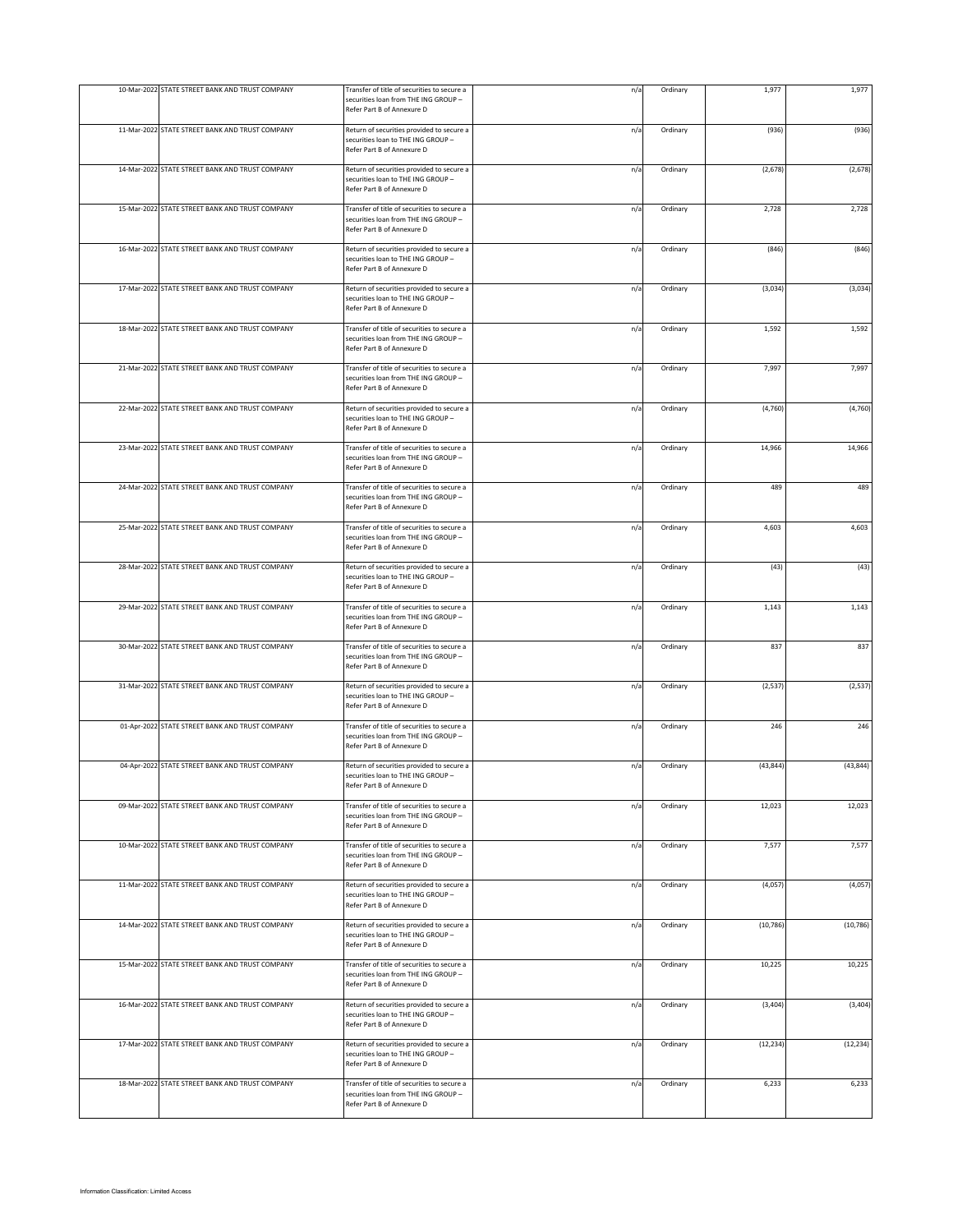| 21-Mar-2022 STATE STREET BANK AND TRUST COMPANY | Transfer of title of securities to secure a<br>securities loan from THE ING GROUP -<br>Refer Part B of Annexure D | n/a | Ordinary | 23,497     | 23,497     |
|-------------------------------------------------|-------------------------------------------------------------------------------------------------------------------|-----|----------|------------|------------|
| 22-Mar-2022 STATE STREET BANK AND TRUST COMPANY | Return of securities provided to secure a<br>securities loan to THE ING GROUP -<br>Refer Part B of Annexure D     | n/a | Ordinary | (34, 568)  | (34, 568)  |
| 23-Mar-2022 STATE STREET BANK AND TRUST COMPANY | Transfer of title of securities to secure a<br>securities loan from THE ING GROUP -<br>Refer Part B of Annexure D | n/a | Ordinary | 44,119     | 44,119     |
| 24-Mar-2022 STATE STREET BANK AND TRUST COMPANY | Transfer of title of securities to secure a<br>securities loan from THE ING GROUP -<br>Refer Part B of Annexure D | n/a | Ordinary | 2,543      | 2,543      |
| 25-Mar-2022 STATE STREET BANK AND TRUST COMPANY | Return of securities provided to secure a<br>securities loan to THE ING GROUP -<br>Refer Part B of Annexure D     | n/a | Ordinary | (828)      | (828)      |
| 28-Mar-2022 STATE STREET BANK AND TRUST COMPANY | Transfer of title of securities to secure a<br>securities loan from THE ING GROUP -<br>Refer Part B of Annexure D | n/a | Ordinary | 2,699      | 2,699      |
| 29-Mar-2022 STATE STREET BANK AND TRUST COMPANY | Transfer of title of securities to secure a<br>securities loan from THE ING GROUP -<br>Refer Part B of Annexure D | n/a | Ordinary | 3,383      | 3,383      |
| 30-Mar-2022 STATE STREET BANK AND TRUST COMPANY | Transfer of title of securities to secure a<br>securities loan from THE ING GROUP -<br>Refer Part B of Annexure D | n/a | Ordinary | 2,980      | 2,980      |
| 31-Mar-2022 STATE STREET BANK AND TRUST COMPANY | Return of securities provided to secure a<br>securities loan to THE ING GROUP -<br>Refer Part B of Annexure D     | n/a | Ordinary | (6, 418)   | (6, 418)   |
| 01-Apr-2022 STATE STREET BANK AND TRUST COMPANY | Transfer of title of securities to secure a<br>securities loan from THE ING GROUP -<br>Refer Part B of Annexure D | n/a | Ordinary | 822        | 822        |
| 04-Apr-2022 STATE STREET BANK AND TRUST COMPANY | Return of securities provided to secure a<br>securities loan to THE ING GROUP -<br>Refer Part B of Annexure D     | n/a | Ordinary | (121, 647) | (121, 647) |
| 18-Mar-2022 STATE STREET BANK AND TRUST COMPANY | Transfer of title of securities to secure a<br>securities loan from THE ING GROUP -<br>Refer Part B of Annexure D | n/a | Ordinary | 2,673      | 2,673      |
| 21-Mar-2022 STATE STREET BANK AND TRUST COMPANY | Return of securities provided to secure a<br>securities loan to THE ING GROUP -<br>Refer Part B of Annexure D     | n/a | Ordinary | (70)       | (70)       |
| 22-Mar-2022 STATE STREET BANK AND TRUST COMPANY | Return of securities provided to secure a<br>securities loan to THE ING GROUP -<br>Refer Part B of Annexure D     | n/a | Ordinary | (968)      | (968)      |
| 23-Mar-2022 STATE STREET BANK AND TRUST COMPANY | Transfer of title of securities to secure a<br>securities loan from THE ING GROUP -<br>Refer Part B of Annexure D | n/a | Ordinary | 1,018      | 1,018      |
| 24-Mar-2022 STATE STREET BANK AND TRUST COMPANY | Transfer of title of securities to secure a<br>securities loan from THE ING GROUP -<br>Refer Part B of Annexure D | n/a | Ordinary | 29         | 29         |
| 25-Mar-2022 STATE STREET BANK AND TRUST COMPANY | Transfer of title of securities to secure a<br>securities loan from THE ING GROUP -<br>Refer Part B of Annexure D | n/a | Ordinary | 1,307      | 1,307      |
| 28-Mar-2022 STATE STREET BANK AND TRUST COMPANY | Transfer of title of securities to secure a<br>securities loan from THE ING GROUP -<br>Refer Part B of Annexure D | n/a | Ordinary | 119        | 119        |
| 29-Mar-2022 STATE STREET BANK AND TRUST COMPANY | Transfer of title of securities to secure a<br>securities loan from THE ING GROUP -<br>Refer Part B of Annexure D | n/a | Ordinary | 110        | 110        |
| 30-Mar-2022 STATE STREET BANK AND TRUST COMPANY | Transfer of title of securities to secure a<br>securities loan from THE ING GROUP -<br>Refer Part B of Annexure D | n/a | Ordinary | 89         | 89         |
| 31-Mar-2022 STATE STREET BANK AND TRUST COMPANY | Return of securities provided to secure a<br>securities loan to THE ING GROUP -<br>Refer Part B of Annexure D     | n/a | Ordinary | (221)      | (221)      |
| 01-Apr-2022 STATE STREET BANK AND TRUST COMPANY | Transfer of title of securities to secure a<br>securities loan from THE ING GROUP -<br>Refer Part B of Annexure D | n/a | Ordinary | 26         | 26         |
| 04-Apr-2022 STATE STREET BANK AND TRUST COMPANY | Return of securities provided to secure a<br>securities loan to THE ING GROUP -<br>Refer Part B of Annexure D     | n/a | Ordinary | (4, 112)   | (4, 112)   |
| 25-Mar-2022 STATE STREET BANK AND TRUST COMPANY | Transfer of title of securities to secure a<br>securities loan from THE ING GROUP -<br>Refer Part B of Annexure D | n/a | Ordinary | 1,021      | 1,021      |
| 28-Mar-2022 STATE STREET BANK AND TRUST COMPANY | Transfer of title of securities to secure a<br>securities loan from THE ING GROUP -<br>Refer Part B of Annexure D | n/a | Ordinary | 20         | 20         |
| 29-Mar-2022 STATE STREET BANK AND TRUST COMPANY | Transfer of title of securities to secure a<br>securities loan from THE ING GROUP -<br>Refer Part B of Annexure D | n/a | Ordinary | 35         | 35         |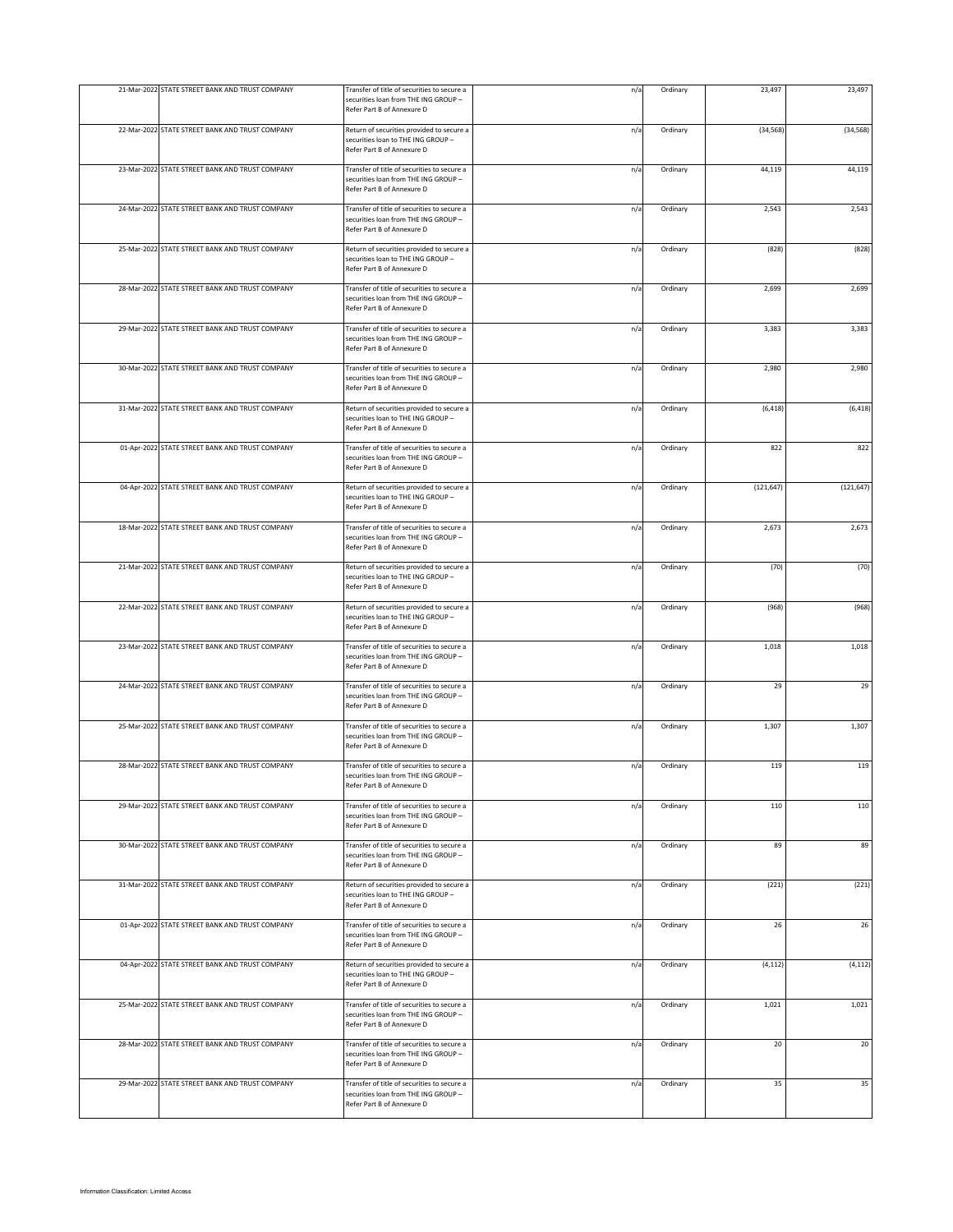| 30-Mar-2022 STATE STREET BANK AND TRUST COMPANY | Transfer of title of securities to secure a<br>securities loan from THE ING GROUP -<br>Refer Part B of Annexure D | n/a | Ordinary | 29         | 29         |
|-------------------------------------------------|-------------------------------------------------------------------------------------------------------------------|-----|----------|------------|------------|
| 31-Mar-2022 STATE STREET BANK AND TRUST COMPANY | Return of securities provided to secure a<br>securities loan to THE ING GROUP -<br>Refer Part B of Annexure D     | n/a | Ordinary | (50)       | (50)       |
| 01-Apr-2022 STATE STREET BANK AND TRUST COMPANY | Transfer of title of securities to secure a<br>securities loan from THE ING GROUP -<br>Refer Part B of Annexure D | n/a | Ordinary | 10         | 10         |
| 04-Apr-2022 STATE STREET BANK AND TRUST COMPANY | Return of securities provided to secure a<br>securities loan to THE ING GROUP -<br>Refer Part B of Annexure D     | n/a | Ordinary | (1,066)    | (1,066)    |
| 21-Mar-2022 STATE STREET BANK AND TRUST COMPANY | Transfer of title of securities to secure a<br>securities loan from THE ING GROUP -<br>Refer Part B of Annexure D | n/a | Ordinary | 527        | 527        |
| 22-Mar-2022 STATE STREET BANK AND TRUST COMPANY | Return of securities provided to secure a<br>securities loan to THE ING GROUP -<br>Refer Part B of Annexure D     | n/a | Ordinary | (527)      | (527)      |
| 28-Mar-2022 STATE STREET BANK AND TRUST COMPANY | Return of securities under a securities<br>loan by THE BANK OF AMERICA GROUP-<br>Refer Part A of Annexure D       | n/a | Ordinary | (414,000)  | (414,000)  |
| 29-Mar-2022 STATE STREET BANK AND TRUST COMPANY | Return of securities under a securities<br>oan by THE BANK OF AMERICA GROUP-<br>Refer Part A of Annexure D        | n/a | Ordinary | (236,000)  | (236,000)  |
| 15-Mar-2022 STATE STREET BANK AND TRUST COMPANY | Lending securities under a securities loan<br>to THE J.P. MORGAN CHASE GROUP-<br>Refer Part A of Annexure D       | n/a | Ordinary | 11,000     | 11,000     |
| 09-Mar-2022 STATE STREET BANK AND TRUST COMPANY | Lending securities under a securities loar<br>to THE MACQUARIE GROUP- Refer Part<br>A of Annexure D               | n/a | Ordinary | 152,000    | 152,000    |
| 10-Mar-2022 STATE STREET BANK AND TRUST COMPANY | Lending securities under a securities loan<br>to THE MACQUARIE GROUP- Refer Part<br>A of Annexure D               | n/a | Ordinary | 71,125     | 71,125     |
| 11-Mar-2022 STATE STREET BANK AND TRUST COMPANY | Return of securities under a securities<br>oan by THE MACQUARIE GROUP- Refer<br>Part A of Annexure D              | n/a | Ordinary | (11,000)   | (11,000)   |
| 29-Mar-2022 STATE STREET BANK AND TRUST COMPANY | Return of securities under a securities<br>oan by THE MORGAN STANLEY GROUP-<br>Refer Part A of Annexure D         | n/a | Ordinary | (958, 861) | (958, 861) |
| 30-Mar-2022 STATE STREET BANK AND TRUST COMPANY | Return of securities under a securities<br>loan by THE MORGAN STANLEY GROUP-<br>Refer Part A of Annexure D        | n/a | Ordinary | (641, 139) | (641, 139) |
| 15-Mar-2022 STATE STREET BANK AND TRUST COMPANY | Return of securities under a securities<br>oan by THE BANK OF AMERICA GROUP-<br>Refer Part A of Annexure D        | n/a | Ordinary | (7, 348)   | (7, 348)   |
| 01-Apr-2022 STATE STREET BANK AND TRUST COMPANY | Lending securities under a securities loan<br>to THE BANK OF AMERICA GROUP- Refer<br>Part A of Annexure D         | n/a | Ordinary | 78,723     | 78,723     |
| 11-Mar-2022 STATE STREET BANK AND TRUST COMPANY | Return of securities under a securities<br>oan by THE J.P. MORGAN CHASE<br>GROUP- Refer Part A of Annexure D      | n/a | Ordinary | (2, 189)   | (2, 189)   |
| 22-Mar-2022 STATE STREET BANK AND TRUST COMPANY | Return of securities under a securities<br>oan by THE J.P. MORGAN CHASE<br>GROUP-Refer Part A of Annexure D       | n/a | Ordinary | (2,823)    | (2,823)    |
| 30-Mar-2022 STATE STREET BANK AND TRUST COMPANY | Return of securities under a securities<br>loan by THE MORGAN STANLEY GROUP-<br>Refer Part A of Annexure D        | n/a | Ordinary | (75,900)   | (75,900)   |
| 11-Mar-2022 STATE STREET BANK AND TRUST COMPANY | Lending securities under a securities loar<br>to THE J.P. MORGAN CHASE GROUP-<br>Refer Part A of Annexure D       | n/a | Ordinary | 2,189      | 2,189      |
| 30-Mar-2022 STATE STREET BANK AND TRUST COMPANY | Return of securities under a securities<br>oan by THE MORGAN STANLEY GROUP-<br>Refer Part A of Annexure D         | n/a | Ordinary | (46, 146)  | (46, 146)  |
| 30-Mar-2022 STATE STREET BANK AND TRUST COMPANY | Return of securities under a securities<br>oan by THE MORGAN STANLEY GROUP-<br>Refer Part A of Annexure D         | n/a | Ordinary | (207)      | (207)      |
| 15-Mar-2022 STATE STREET BANK AND TRUST COMPANY | Lending securities under a securities loan<br>to THE J.P. MORGAN CHASE GROUP-<br>Refer Part A of Annexure D       | n/a | Ordinary | 189,000    | 189,000    |
| 10-Mar-2022 STATE STREET BANK AND TRUST COMPANY | Lending securities under a securities loan<br>to THE MACQUARIE GROUP- Refer Part<br>A of Annexure D               | n/a | Ordinary | 16,875     | 16,875     |
| 11-Mar-2022 STATE STREET BANK AND TRUST COMPANY | Lending securities under a securities loan<br>to THE MACQUARIE GROUP- Refer Part<br>A of Annexure D               | n/a | Ordinary | 117,000    | 117,000    |
| 25-Mar-2022 STATE STREET BANK AND TRUST COMPANY | Return of securities under a securities<br>loan by THE MACQUARIE GROUP- Refer<br>Part A of Annexure D             | n/a | Ordinary | (263, 432) | (263, 432) |
| 29-Mar-2022 STATE STREET BANK AND TRUST COMPANY | Return of securities under a securities<br>oan by THE MACQUARIE GROUP- Refer<br>Part A of Annexure D              | n/a | Ordinary | (4,500)    | (4,500)    |
| 30-Mar-2022 STATE STREET BANK AND TRUST COMPANY | Return of securities under a securities<br>oan by THE MORGAN STANLEY GROUP-<br>Refer Part A of Annexure D         | n/a | Ordinary | (221, 867) | (221, 867) |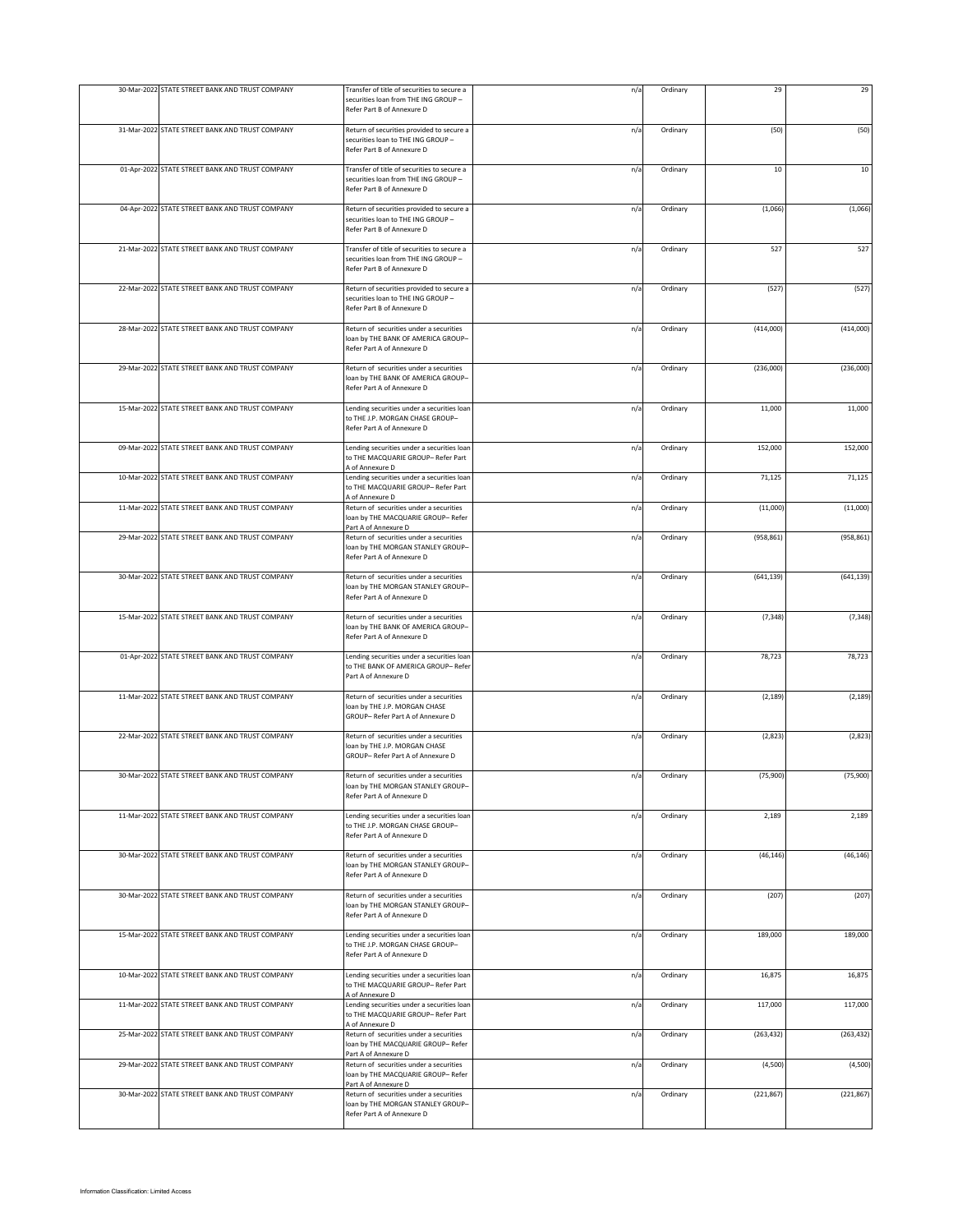|  | 15-Mar-2022 STATE STREET BANK AND TRUST COMPANY | Lending securities under a securities loan<br>to THE BANK OF AMERICA GROUP- Refer<br>Part A of Annexure D   | n/a | Ordinary | 7,348      | 7,348      |
|--|-------------------------------------------------|-------------------------------------------------------------------------------------------------------------|-----|----------|------------|------------|
|  | 01-Apr-2022 STATE STREET BANK AND TRUST COMPANY | Lending securities under a securities loan<br>to THE BANK OF AMERICA GROUP- Refer<br>Part A of Annexure D   | n/a | Ordinary | 5,334      | 5,334      |
|  | 15-Mar-2022 STATE STREET BANK AND TRUST COMPANY | Lending securities under a securities loan<br>to THE GOLDMAN SACHS GROUP- Refer<br>Part A of Annexure D     | n/a | Ordinary | 1,383      | 1,383      |
|  | 30-Mar-2022 STATE STREET BANK AND TRUST COMPANY | Return of securities under a securities<br>loan by THE MORGAN STANLEY GROUP-<br>Refer Part A of Annexure D  | n/a | Ordinary | (1, 290)   | (1, 290)   |
|  | 01-Apr-2022 STATE STREET BANK AND TRUST COMPANY | Lending securities under a securities loan<br>to THE BANK OF AMERICA GROUP- Refer<br>Part A of Annexure D   | n/a | Ordinary | 1.383      | 1,383      |
|  | 05-Apr-2022 STATE STREET BANK AND TRUST COMPANY | Return of securities under a securities<br>loan by THE BANK OF AMERICA GROUP-<br>Refer Part A of Annexure D | n/a | Ordinary | (77, 394)  | (77, 394)  |
|  | 06-Apr-2022 STATE STREET BANK AND TRUST COMPANY | Lending securities under a securities loan<br>to THE BANK OF AMERICA GROUP- Refer<br>Part A of Annexure D   | n/a | Ordinary | 39,000     | 39,000     |
|  | 15-Mar-2022 STATE STREET BANK AND TRUST COMPANY | Return of securities under a securities<br>loan by THE GOLDMAN SACHS GROUP-<br>Refer Part A of Annexure D   | n/a | Ordinary | (1, 383)   | (1, 383)   |
|  | 01-Apr-2022 STATE STREET BANK AND TRUST COMPANY | Lending securities under a securities loan<br>to THE BANK OF AMERICA GROUP- Refer<br>Part A of Annexure D   | n/a | Ordinary | 142,723    | 142,723    |
|  | 30-Mar-2022 STATE STREET BANK AND TRUST COMPANY | Return of securities under a securities<br>loan by THE MORGAN STANLEY GROUP-<br>Refer Part A of Annexure D  | n/a | Ordinary | (254, 590) | (254, 590) |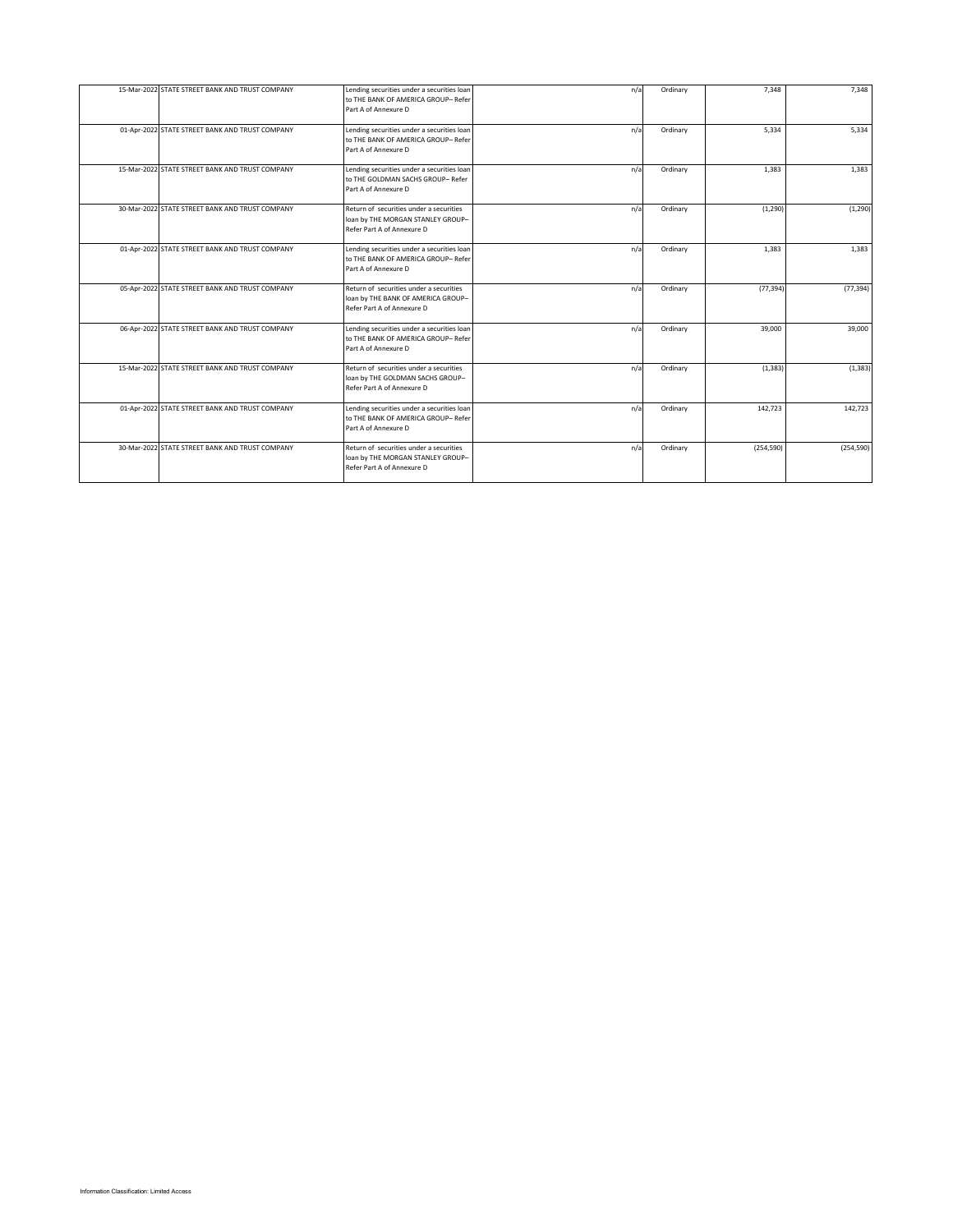#### **This is Annexure C referred to in Form 604 Notice of change of interests of substantial holder**

**Annexure C**

**\_\_\_\_\_\_\_\_\_\_\_\_\_\_\_\_\_\_\_\_\_\_\_\_\_\_\_\_\_\_\_\_\_\_\_\_ 08 April 2022** Elizabeth Schaefer Date: 2022.04.07 19:19:56 -04'00'

### **6. Addresses**

| Digitally signed by<br>Elizabeth Schaefer<br>Date: 2022.04.07                                  |                                                                                                        |
|------------------------------------------------------------------------------------------------|--------------------------------------------------------------------------------------------------------|
| 19:19:56 -04'00'<br>_08 April 2022<br><b>Elizabeth Schaefer</b><br><b>Authorised Signatory</b> |                                                                                                        |
| 6. Addresses                                                                                   |                                                                                                        |
| Name                                                                                           | <b>Address</b>                                                                                         |
| SSGA FUNDS MANAGEMENT, INC.                                                                    | Channel Center, 1 Iron Street, Boston MA 02210, United States                                          |
| STATE STREET GLOBAL ADVISORS EUROPE LIMITED                                                    | 78 Sir John Rogerson's Quay, Dublin 2, Ireland                                                         |
| STATE STREET GLOBAL ADVISORS LIMITED                                                           | 20 Churchill Place, London, England, E14 5HJ, United Kingdom                                           |
| STATE STREET GLOBAL ADVISORS TRUST COMPANY                                                     | 1 Iron Street, Boston MA 02210, United States                                                          |
| STATE STREET GLOBAL ADVISORS, AUSTRALIA, LIMITED                                               | Level 15, 420 George Street, Sydney NSW 2000, Australia                                                |
|                                                                                                |                                                                                                        |
| STATE STREET GLOBAL ADVISORS, INC.<br>STATE STREET BANK AND TRUST COMPANY                      | 1 Iron Street, Boston MA 02210, United States<br>1 Lincoln Street, Boston MA 02111-2900, United States |
|                                                                                                |                                                                                                        |
| Information Classification: Limited Access                                                     |                                                                                                        |